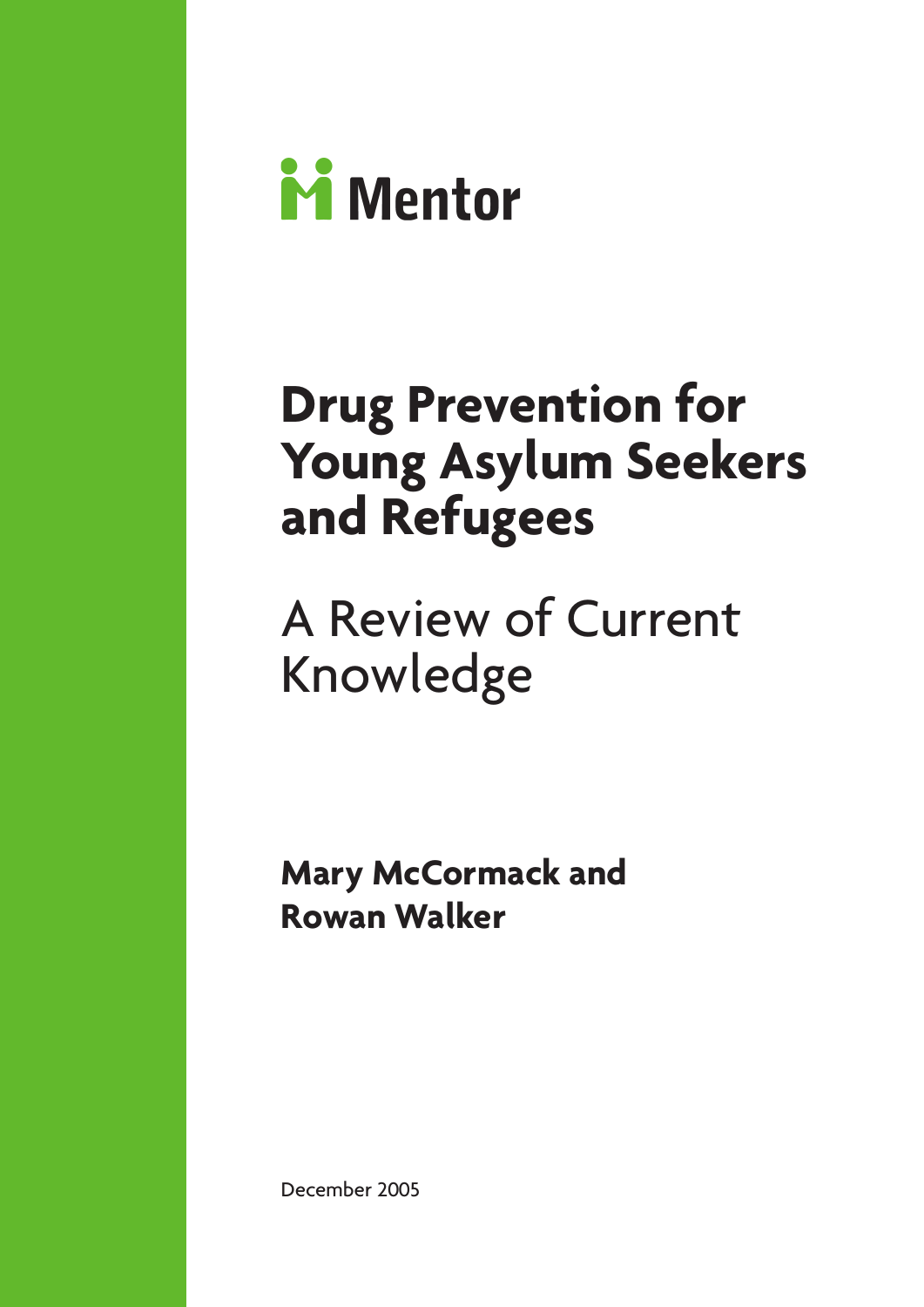*Mentor seeks to undertake, identify, support and share information on effective, proven and promising practices that will protect children and young people from the harm that drugs cause and that will make misuse less likely.*

Drug treatment services treat individuals once they have developed a problem. The prevention of drug misuse addresses personal, social or environmental factors in order to contribute to delaying or avoiding the onset of drug use and its progression to harmful or problematic misuse. It is based on the principle that drug misuse is preventable behaviour and that prevention can bring about lasting changes in communities.

The UK government and others have stressed the importance of prevention in tackling the structural problems affecting socially excluded communities across the UK.

This paper, commissioned by Mentor UK, looks at drug prevention among young asylum seekers and refugees in the UK. It includes a literature review, an overview of existing provision and identification of gaps in our current knowledge.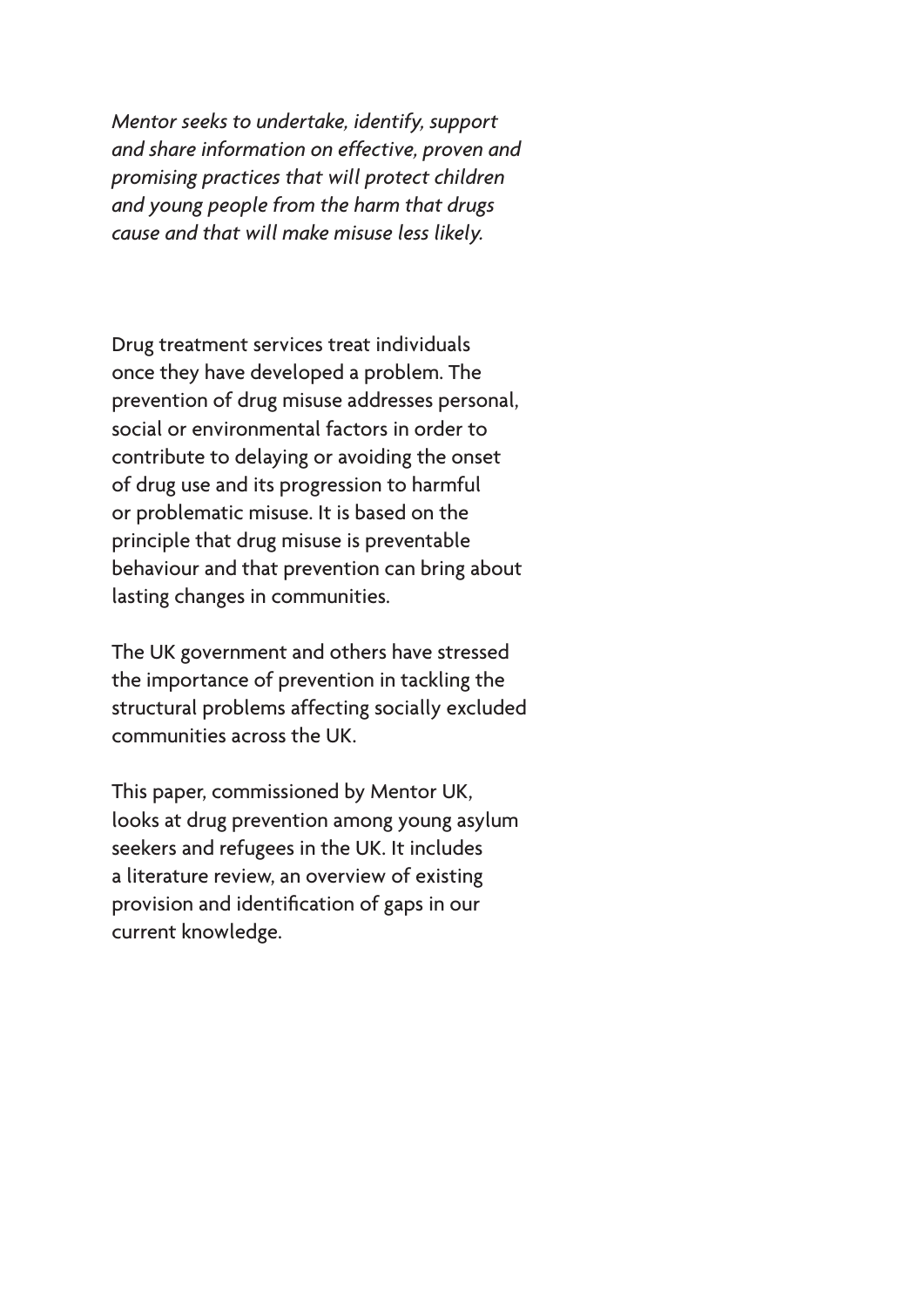### **Summary**

- The paper includes a literature review summarising existing evidence in relation to young asylum seekers, refugees and drug use; an overview of present provision for asylum seekers and refugees at risk of substance misuse and an identification of gaps in our knowledge about asylum seekers, refugees and substance misuse.
- There is very little available data about the numbers of asylum seekers and refugees using drugs in the UK. Arrest statistics do not always accurately record immigration status, and asylum seekers and refugees rarely access drug services, although this does not mean they are not in need of them.
- A number of barriers inhibit asylum seeker and refugee access to drug services including language problems; a lack of awareness of the services available, a fear of the authorities and the stigma associated with drugs within asylum and refugee communities.
- Frequently the circumstances in which young asylum seekers and refugees to the United Kingdom find themselves involve identified risk factors for the development of drug use.
- Young asylum seekers and refugees, especially those who are unaccompanied, are vulnerable to mental health problems, which is a risk factor for problematic drug use.
- Education is generally recognised to be a protective factor in relation to problematic drug use, but many vulnerable young asylum seekers and refugees experience difficulties in accessing education.
- Asylum seekers are unable to work under UK law, and refugees are over represented among the unemployed. While there is little evidence to directly link unemployment and substance misuse, employment is seen as key to the integration of asylum seekers and refugees. There is some evidence of unemployment among Somali men leading to increased use of khat and, in turn, other drugs.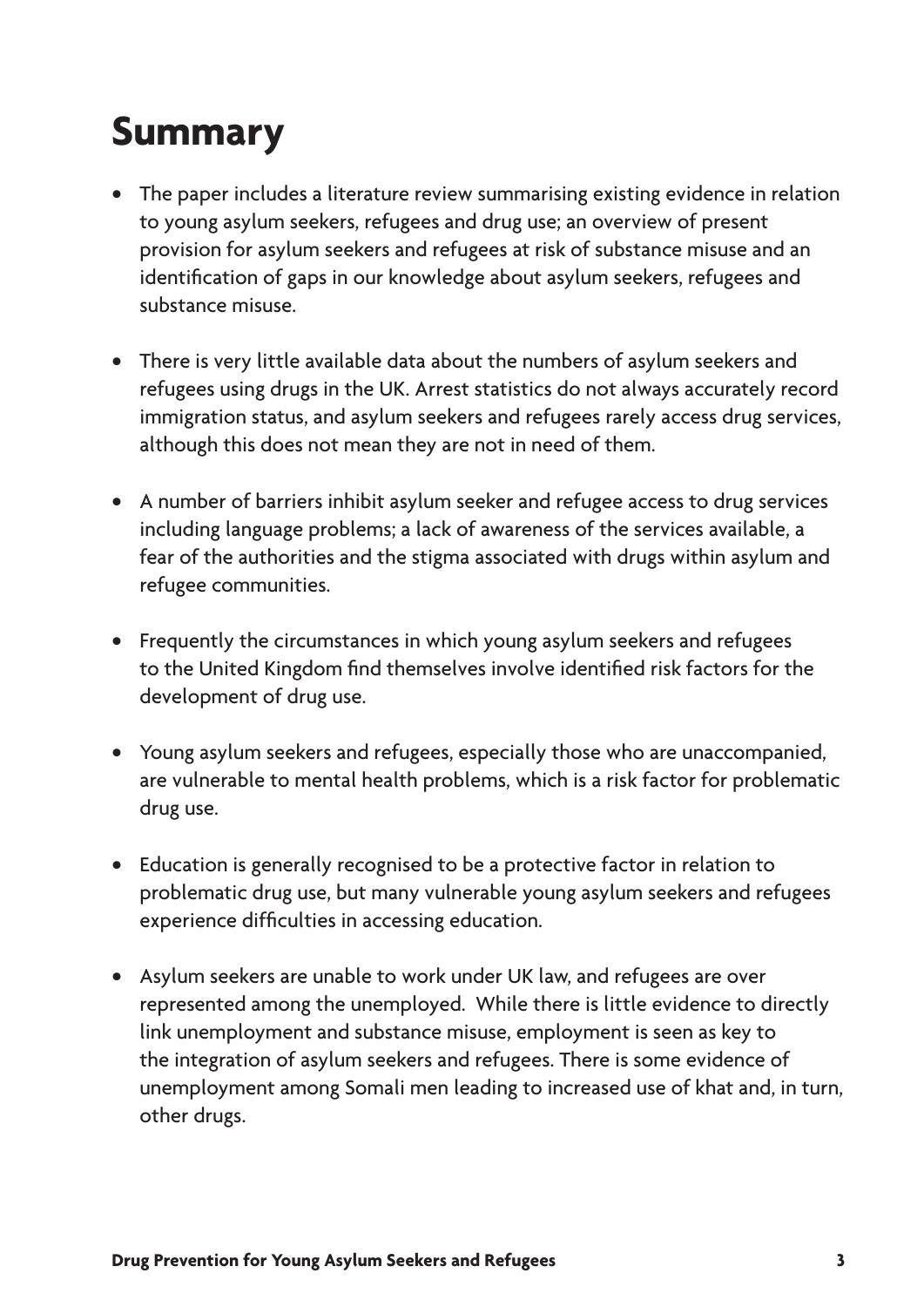- There is evidence to link homelessness and problematic drug use. With the policy of dispersal, increasing numbers of asylum seekers are experiencing homelessness and many young asylum seekers are inappropriately housed, living with drug users, or in unsupported accommodation.
- While young asylum seekers and refugees generally report feeling safer in the UK than in the country they fled, they still express concerns about their environment. Many experience social and economic exclusion as well as racism, which have all been identified as risk factors for drug use.
- There are many gaps in our knowledge about young asylum seekers, refugees and problematic drug use.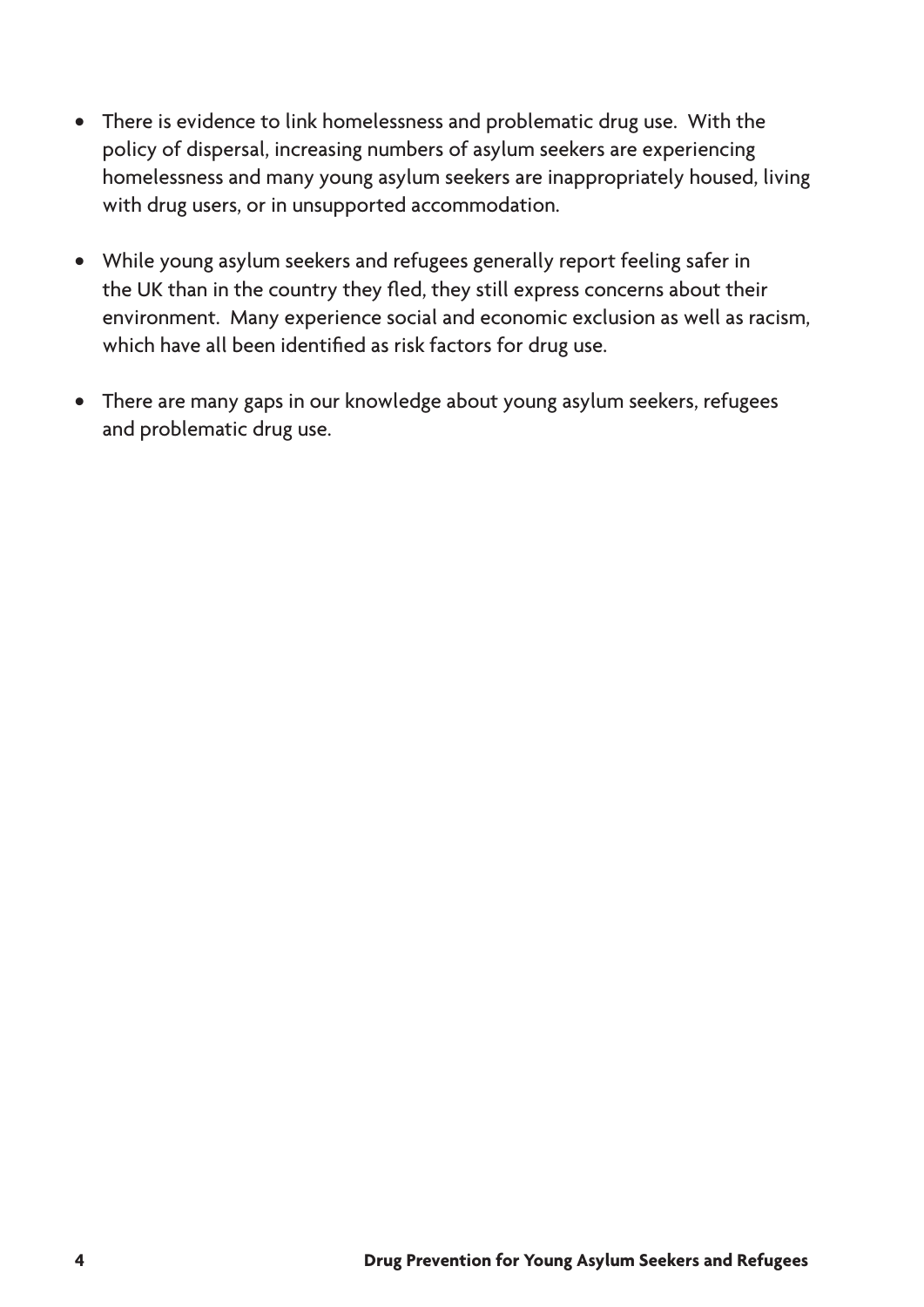## **Introduction**

This is a brief paper looking at drug prevention among young asylum seekers and refugees in the UK. It includes a literature review, an overview of existing provision and identification of gaps in our existing knowledge. It was undertaken between June and July 2005.

Young asylum seekers and refugees are vulnerable to many risk factors associated with harmful drug use. They are forced to leave their country of origin, often because they have experienced persecution, torture or violence. Many witness the death of family members or are separated from them. Once they arrive in the UK, often after difficult journeys, they face poverty, xenophobia and social exclusion .

There is very little evidence solely concerned with asylum seekers, refugees and problematic drug use. For these reasons, this paper draws heavily on two studies. The first is a drugs scoping study commissioned by the Home Office (Ross Dawson, 2003). It is concerned with whether there is a drugs problem among refugee and asylum seeker communities, and if there is, what the extent of this problem is. This study is also concerned with the implications of these findings on service provision. A literature review was conducted, as were interviews with those with a knowledge of drug use and services; this included refugees and asylum seekers. Whilst this study was useful it was not wholly concerned with young asylum seekers and refugees. In contrast, the second study this paper draws on was concerned specifically with drug use among young asylum seekers and refugees living in London (GLADA et al. 2004). It too conducted a literature review as well as a policy mapping exercise. This second study used research from six community organisations that collected information from 16 young people born in Afghanistan, 11 young Iraqis, 7 Nepali, 11 Turkish Kurds, 11 Zimbabwe and 11 young people from other African countries. They were all aged between 16 and 25 and most had been in the country for less than 3 years. While this is a recent and relevant study, despite interviewing refugees and asylum seekers from a range of backgrounds, the study itself makes little reference to the needs or problems of specific groups of asylum seekers and refugees.

<sup>1</sup> See Appendix A for further information on current refugee and asylum legislation.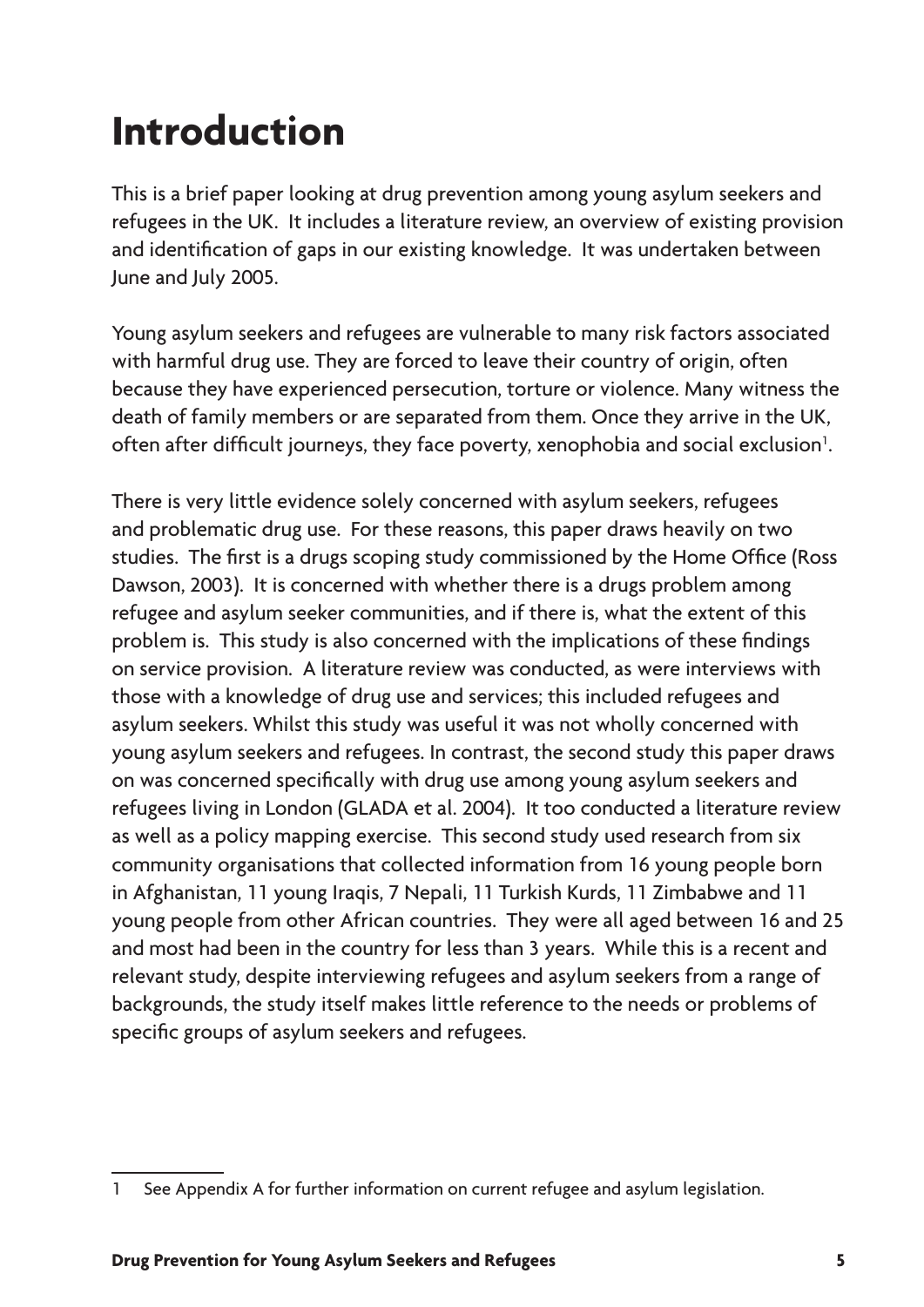There are no statistics on the exact numbers of young people involved in drug misuse<sup>2</sup> and drug dealing; police arrest data is an unreliable source for many reasons (Ross Dawson, 2003). While many institutions involved with drugs<sup>3</sup> and drug treatment conduct ethnic monitoring, refugee status is not usually recorded and, when it is, is not always accurate (GLADA et al., 2004; Ross Dawson, 2003:7). More than most communities, refugee and asylum seekers have strong reasons for hiding any involvement with drugs. Asylum seekers in particular may worry 'any disclosure will put paid to their hopes' of being allowed to remain in the UK (Ross Dawson, 2003:7). For this reason drug use by asylum seekers is rarely picked up when they first arrive in the country. This is compounded by the fact that those agencies dealing with recent arrivals are not drugs specialists and drug use is not included as part of initial assessments.

Asylum seekers and refugees who do use drugs are less likely to access drug services than other drug users, in part due to language barriers and a lack of awareness of the facilities available to them. Also, many people applying for asylum have been persecuted by the authorities in their own countries and consequently there are difficulties in persuading them to access any services that are seen to be provided by those in authority. The anecdotal evidence from most drug service providers and refugee workers Ross Dawson interviewed for his drugs scoping study show that while there may be individual asylum seekers who, on arrival, are drug users, it is not a general problem within asylum seeking and refugee communities. Once asylum seekers arrive in the UK, it is argued they are likely to avoid involvement with illicit activities such as drug taking so that they can take full advantage of the new opportunities available to them (Ross Dawson, 2003).

Indeed a number of studies (including Ross Dawson, 2003 and Save the Children and Glasgow Greater Council, 2002) indicate the most serious problems for refugees and asylum seekers in relation to drugs, is their exposure to the drug and alcohol abuse of others. Save the Children's investigation into the experiences of asylum seeker children in Glasgow found they regarded drug and alcohol abuse as one of the worst aspects of living there, with older children commenting this was one of the major factors in the 'violence and abuse' experienced by asylum seekers from the ambient population (Save the Children and Glasgow Greater Council, 2002:18)

Drug misuse will be used to refer to 'drug using which causes harm to the individual, their  $2^{\circ}$ significant others or the wider community' (GLADA et al. 2004).

 <sup>&#</sup>x27;Drugs' refers to ALL drugs including illegal drugs, medicines, volatile substances, alcohol and  $\overline{3}$ tobacco.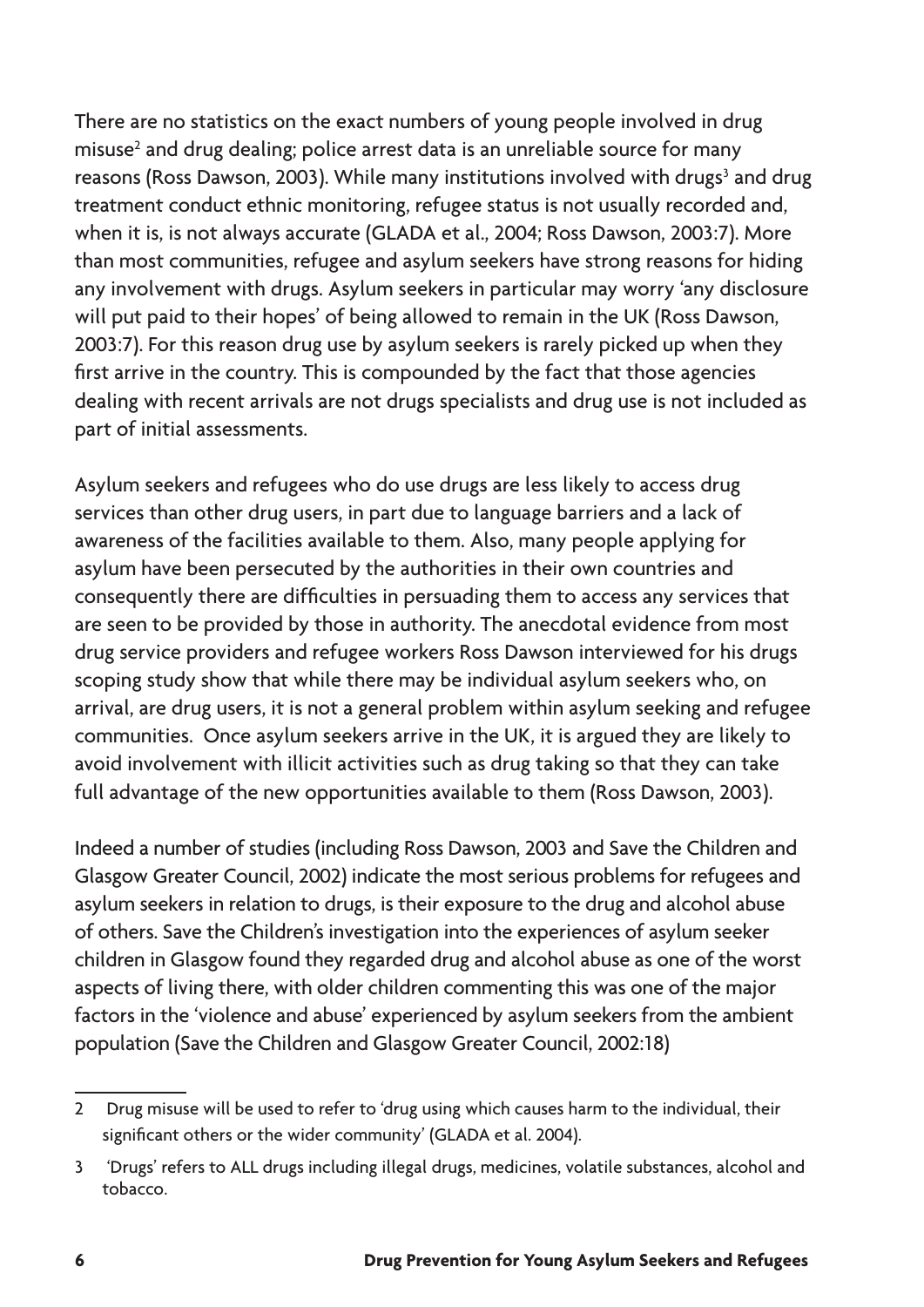The government has made attempts to address the risk of substance misuse among young people from marginalized communities. The Home Office 2002 Drugs Strategy included a section on diversity recognising that drug prevention, education and treatment need to be available to underrepresented groups, particularly young people within those groups.<sup>4</sup> It is acknowledged that an important part of this involves tackling social exclusion and poverty within black and minority ethnic communities across the country. Home Office efforts at crime reduction also recognise the need to persuade young people not to use drugs and to tackle social exclusion. Services developed from this include the Positive Futures initiative, a national social inclusion programme that uses sport and leisure activities to engage with disadvantaged and socially marginalised young people, and Blueprint, a research based drugs education strategy. Connexions, the service offering personal development advice to young people attempts to offer alternatives to drugs. Their clients include significant numbers of young asylum seekers and refugees (Connexions, 2003).

GLADA et al. (2004) identified nine risk factors that expose young asylum seekers and refugees to drug misuse; health, education, crime, employment, housing, family, current and previous drug use, environment and social networks. While statistics about the numbers of asylum seekers and refugees using drugs are incomplete, because they are susceptible to so many of the risks outlined below, drug prevention strategists need to consider how to meet the needs of this vulnerable group.

### **Health**

The Greater London Alcohol and Drugs Alliance (GLADA et al. 2004) explains that the presence of a mental illness can pose a risk for problematic drug use. The combination of deprivation, stress and limited access to healthcare means that refugees and asylum seekers have special health needs, which leave young people and children particularly at risk.

Although refugees and asylum seekers' physical health needs are usually no greater than the native populations this is not the case in relation to mental illness. In a study of 26 asylum seekers and refugees living in Edinburgh, 54% were found to have symptoms indicative of an anxiety disorder, 42% had symptoms synonymous

See http://www.drugs.gov.uk/NationalStrategy/Diversity $\overline{4}$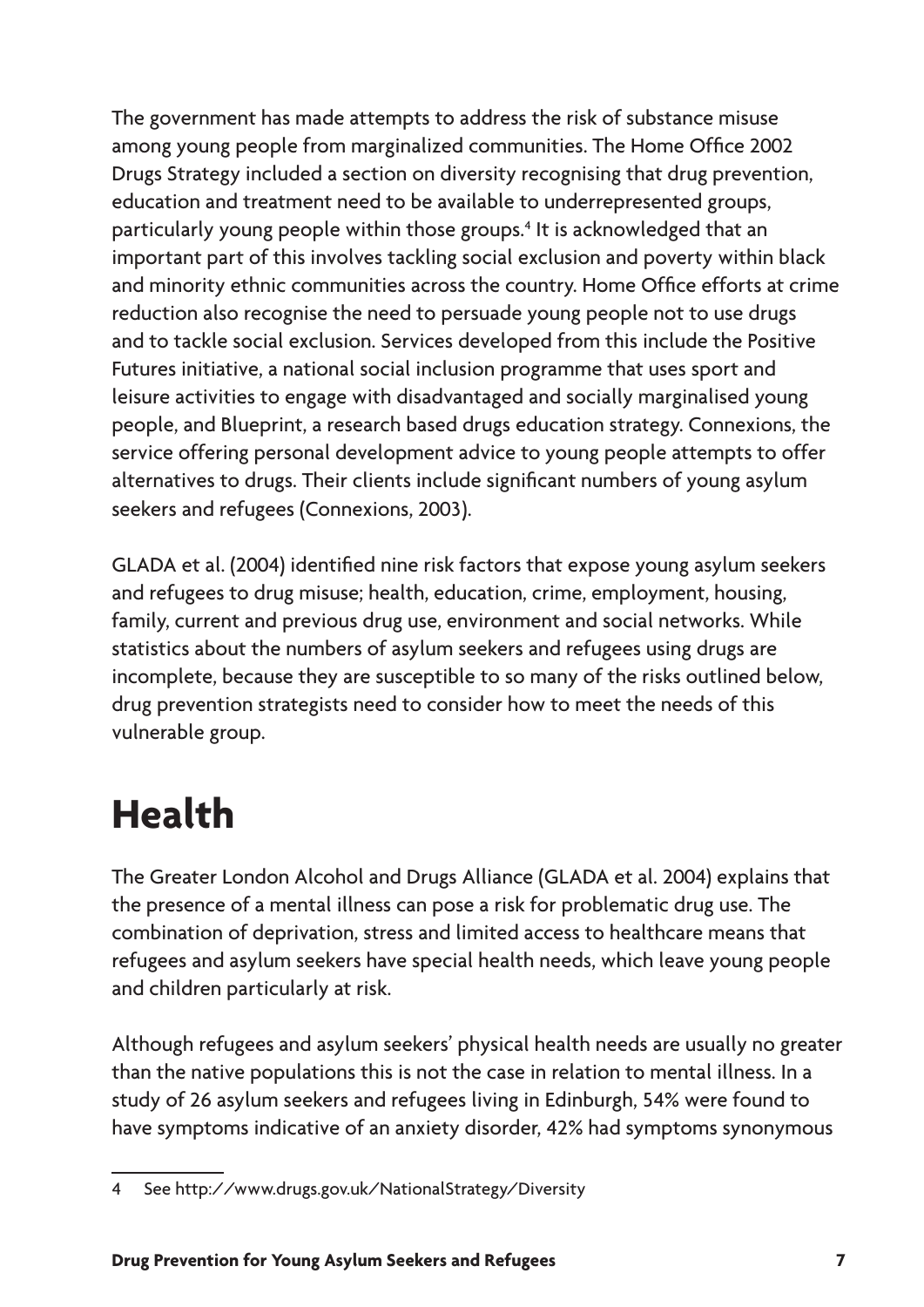with clinical depression and 33% had trouble sleeping. These all increased with length of time in the UK suggesting that post-migration factors are of particular importance (Ager, et al. 2002). Some, including Meisler (1996) have linked drug abuse with Post-Traumatic Stress Disorder (PTSD) which asylum seekers and refugees, who have often witnessed extreme violence and poverty, are susceptible to.

Young asylum seekers and refugees are especially vulnerable to mental health problems, particularly those with unaccompanied minor status. Westemeyer (1993) explains they can suffer from depression, social withdrawal, violence and antisocial behaviour due to separation from their home, culture and family. However, even those with family present in the UK may find themselves feeling unsupported due to absent parents at work or dealing with other problems, leaving children to fend for themselves. Parents, dealing with their own emotional problems, are often unable to care for their children properly, which in turn can cause psychological and physical problems (Coker 2001).

One of the major problems asylum seekers and refugees face is accessing healthcare services. All refugees, asylum seekers and those given leave to remain are entitled to full NHS care and support. However, both healthcare professionals and refugees and asylum seekers themselves are often unaware of this. Coker (2001) reports that NHS staff are ignorant about the rights and entitlements of immigrants, and are also inadequately trained to deal with their particular needs. Refugees and asylum seekers are not given any information about their entitlements on arrival, and language barriers create additional difficulties. Many asylum seekers and refugees have problems registering with GPs because the National Asylum Support System (NASS – see Appendix A for further details) moves them around the country regularly (Dennis, 2002). Due to staff shortages, GPs' lists may be closed to new patients, especially in deprived and inner city areas where asylum seekers are often housed. It was also reported that some asylum seekers experienced feelings of hostility from GPs who did not give them enough time or were unwilling to book interpreters. Dennis found that of 118 young unaccompanied asylum seekers, 36 were not registered with a GP.

If young asylum seekers and refugees are unable to access healthcare, this leads to concerns around the risks of self-medication. The GLADA et al. (2004) found evidence of refugees and asylum seekers self-medicating and developing a reliance on prescription drugs to cope with their mental and physical health problems. Ross Dawson (2003) reports that khat (or qat) is used by a significant group of refugees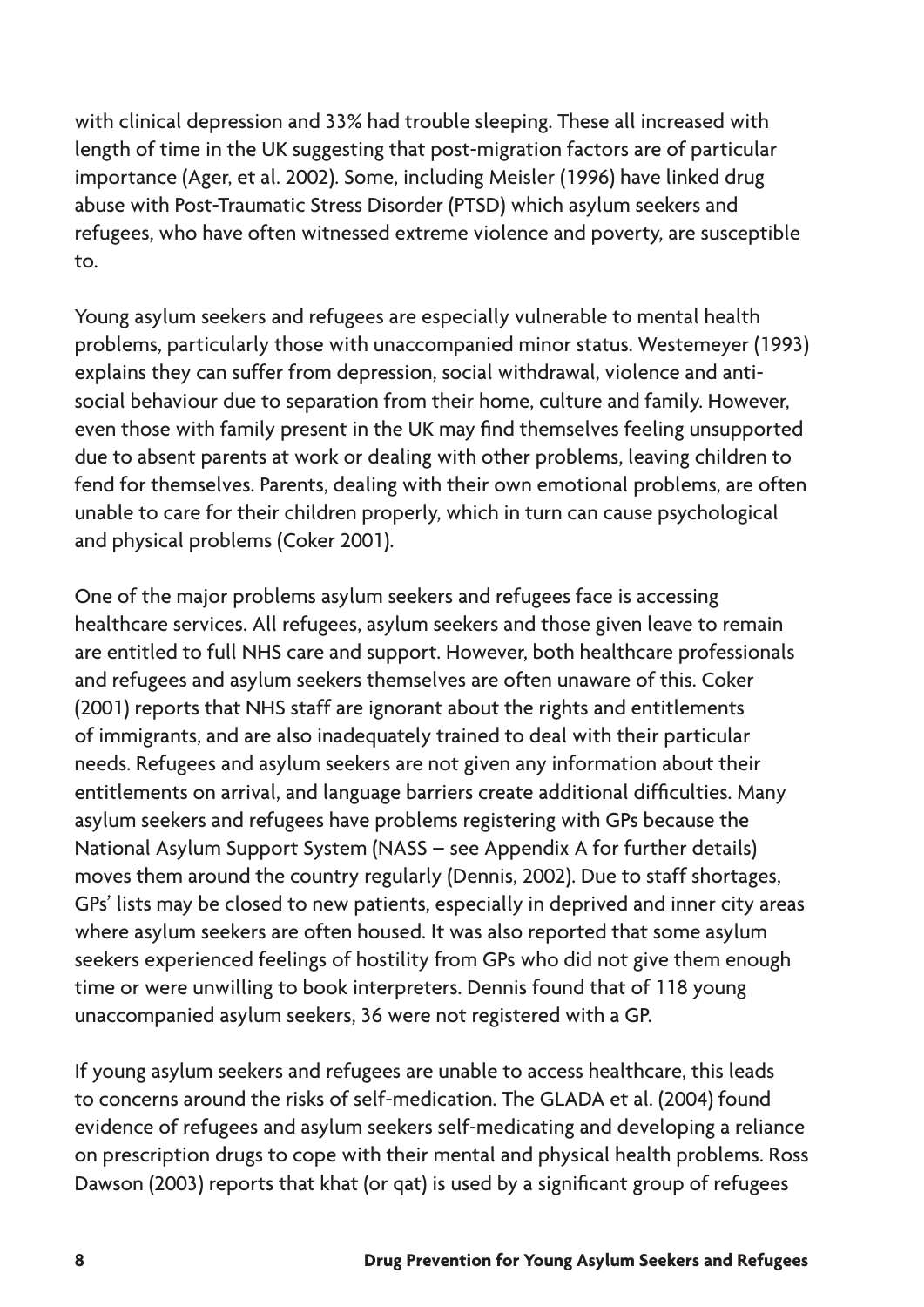as a way of coping with their new lives. The plant, used widely in Somalia, Yemen, Eritrea and Ethiopia, is a stimulant, mainly used by men. Although not illegal in the UK, khat has been blamed for a number of health concerns and has been identified as a source of social disruption within the affected communities.

#### **Education**

Education and academic attainment have been recognised by a number of studies as acting as protective factors against the misuse of substances (see for example Stonski et al 2000). Stanley (2001 in GLADA et al., 2004) asserts education is especially important for refugee and asylum seeker children as it allows for contact with adults and for interaction with children from different backgrounds. Similarly, education is important for asylum seekers and refugees as it can play a role in alleviating boredom, broadens employment opportunities and can offer 'normality and security' for young people who have often experienced severe trauma (Dennis, 2002:6).

Under the UN Convention on the Rights of the Child, all children are entitled to an education, while under the 1996 Education Act, Local Education Authorities (LEAs) are obliged to provide an education for all young people who live within their boundaries. However, such statutory rights to education as do exist are often not made available to refugee and asylum seeker children. Dennis (2002) found there are often delays between young people making an application for an educational place and receiving one. According to the DfEE and the Department of Health a delay in commencing education is 'damaging and causes social exclusion'. As a consequence of this in May 2000 they demanded 'local authorities set a time limit of twenty school days within which they must secure an education placement for any pupils in care' (DfEE and Department for Health, May 2000 in Dennis 2002: 6). Whilst not all young refugees and asylum seekers are in care, Dennis asserts this cap of twenty days is a helpful measure to use when looking at all young people. In her study of 118 refugee children, she found twenty-five had experienced delays before being offered an educational placement of twenty days or more. Indeed forty per cent of the young people she studied were receiving no education at all and some children waited over six months to be offered a place. Stanley (2001 in GLADA et al. 2004) found unaccompanied minors were often left to navigate the system of school entry by themselves.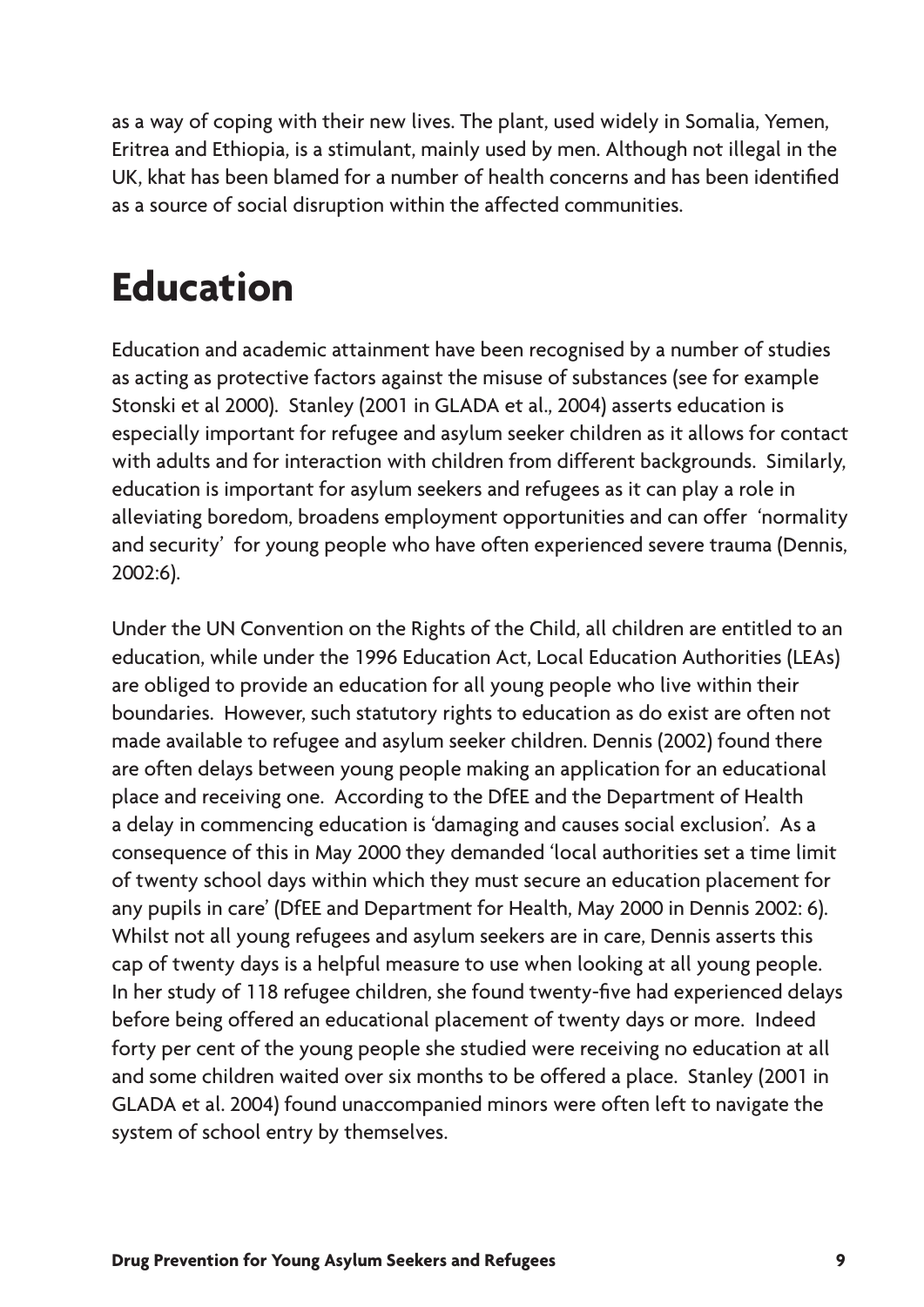Research also shows that when young refugee and asylum seekers are granted education places, they are often inappropriate. For example, they are often placed with younger children, which can lead to shame and bullying, or in facilities for pupils with behavioral and educational problems that can be extremely intimidating. Kidane (2001 in GLADA et al. 2004) found most asylum seekers had received some education prior to arriving here although this was to differing standards and many African children had not been exposed to any formal education. However, these differences in previous education are not fully accounted for when placing children in education and insufficient acknowledgment is made of previous qualifications. Similarly some young people are offered parttime education that is insufficient to fulfill their needs.

The education of refugees and asylum seekers after the age of 16 is at the discretion of LEAs and head teachers. Some colleges treat asylum seekers as though they are overseas students, meaning they are required to pay substantial fees if they wish to remain in education. There is also evidence that colleges are unwilling to enroll young people on longer-term courses, such as A Levels, if their status is uncertain and if it is possible that they will be deported. Many international studies show such young people often leave education at an early age, largely as a result of language barriers or harassment, and evidence from the GLADA suggests the situation is better in London than elsewhere in the country (GLADA et al. 2004).

Griffiths (2003 in GLADA et al. 2004) found many problems with the provision of English for Speakers of Other Languages (ESOL) programs with there being, for example, insufficient contact between those who organise such courses and community organisations. This evidence suggests that while many young asylum seekers are keen to gain qualifications and attend school, there are many problems with them accessing the appropriate services. These problems can lead to truancy and poor results which is concerning for many reasons, including the important role played by education in protecting against the misuse of drugs.

## **Crime**

There is evidence of a relationship between drug use and delinquency. Windle (1990: 90), in his study comparing early teenage delinquency with later drug misuse, found 'early-adolescent general delinquency, rather than simply substance involvement, increases the risk for late-adolescent substance abuse and alcohol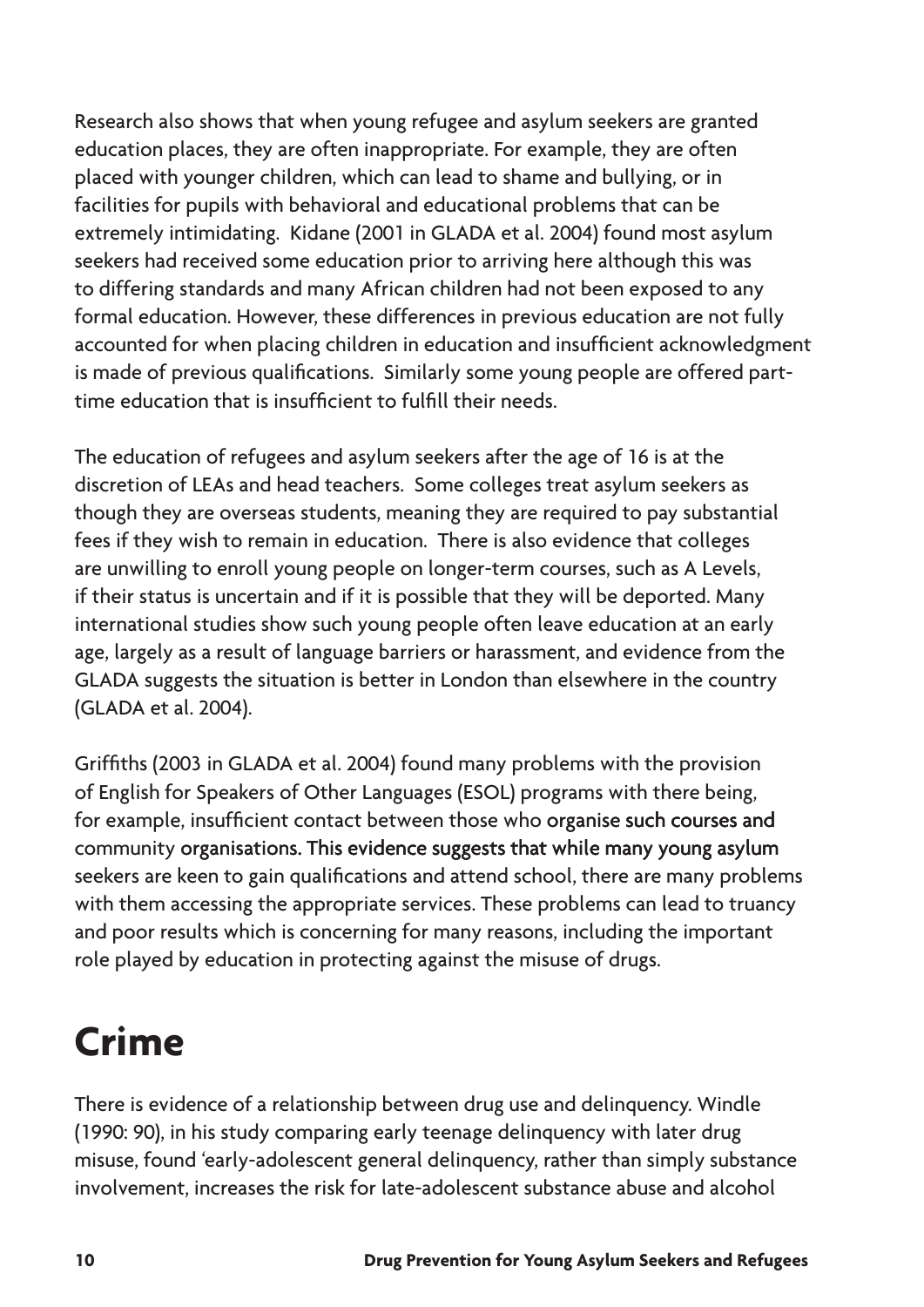related problems'. Other researchers also found a strong link between drug misuse and wider deviance and risk-taking behaviours (Miller and Plant, 1999; Clayton et al. 1995).

However, there is little evidence to suggest that asylum seekers are involved in more deviant behaviour than the general UK population. The Association of Chief Police Officers (2001) reported that asylum seekers are, in fact, more likely to be victims of crime than the native population due to xenophobic and racist attacks. GLADA et al. (2004) found that service providers and young asylum seekers reported very low rates of crime perpetrated by young asylum seekers and refugees themselves. The only commonly reported crimes were immigration offences such as illegally working rather than delinquent behaviour.

Lambeth Youth Offending Team reported low levels of contact with asylum seekers and refugees but highlighted some important issues arising from the contact that they did have. Language barriers were a major problem. They reported young people being unwilling to disclose information to interpreters because they feared stigma from the communities they were from. The team also found that asylum seekers and refugees had very little understanding of the British criminal justice system (GLADA et al. 2004).

## **Employment**

From 2003, asylum seekers have been banned from working by the Home Office forcing them to rely on state benefits. Refugees and those with exceptional leave to remain (see Appendix A for further information on leave to remain) can work, although unemployment remains between 60% and 90%. Those that do find employment often have to accept jobs which are low paid and do not match their skills and qualifications (Mayor of London, 2003).

The government has recognised that the integration of refugees can be facilitated by employment (Home Office 2000). The Department for Work and Pensions (DWP) published a green paper in 2001, 'Towards Full Employment in Modern Society', which targeted areas of high unemployment, particularly poor urban areas. These areas included those with high numbers of people from minority ethnic communities and refugees. The Social Exclusion Unit, the Commission for Racial Equality and the Refugee Council have all recognised the importance of employment for minority ethnic communities. However, asylum seekers are unable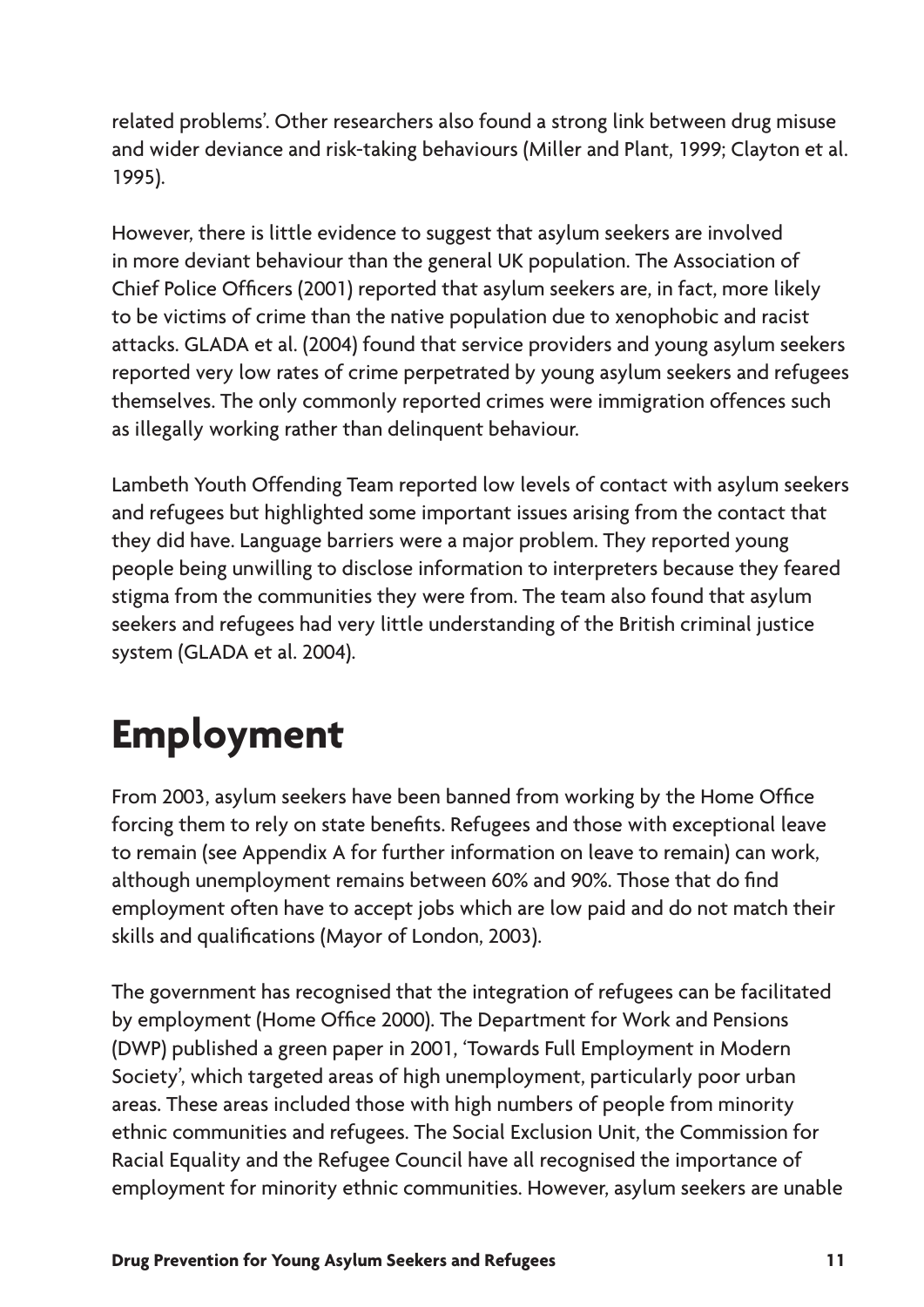even to take part in training schemes despite having to wait up to five years for their applications to be processed.

There is little evidence to suggest a direct link between drug use and unemployment, but unemployment may increase the likelihood of young people joining deviant subcultures (Hammer 1992). Sangster et al. (2002) did find that khat use increased among Somali men as a response to unemployment, which also led to experimentation with other drugs. Bloch (2000) found that asylum seekers and refugees themselves see employment as the key to integration into the wider community.

For refugees, the main barrier to employment is language (Bloch 2000, 2004) and employer confusion (GLADA et al., 2004). Basic language skills are important for all occupations but there are problems across the country in accessing ESOL classes. Also, due to frequent changes in immigration laws, employers are confused as to whom they can employ, fearing prosecution from the government if they employ the wrong people. This has created a situation where refugees, who are legally entitled to work, are being refused employment. In addition, many employers do not recognise pre-migration qualifications, limiting the jobs open to refugees.

Finally, GLADA and others (2004) point out that sex work is an area of serious concern in relation to young asylum seekers and drugs. A number of young unaccompanied minor asylum seekers have gone missing from social service care, and there is some evidence that a number are involved in the sex industry (Ayotte, 2000). Drug use is encouraged by pimps in order to create a culture of dependency. Other children have been trafficked into the country to work as domestic servants and are drugged in order to aid their cooperation (Ayotte, 2000).

## **Housing**

The links between homelessness and drug use have been identified both inside and outside the UK (Downing Orr, 1996 in Neale, 2001: 353). The GLADA report (GLADA et al., 2004) into drug use by asylum seekers and refugees found housing problems, and in particular homelessness, to be an important risk factor in the likelihood of substance misuse.

The current policy of dispersing asylum seekers away from London means that those who receive assistance from NASS have to accept housing on a no choice basis, with those who choose to remain in London receiving no help with housing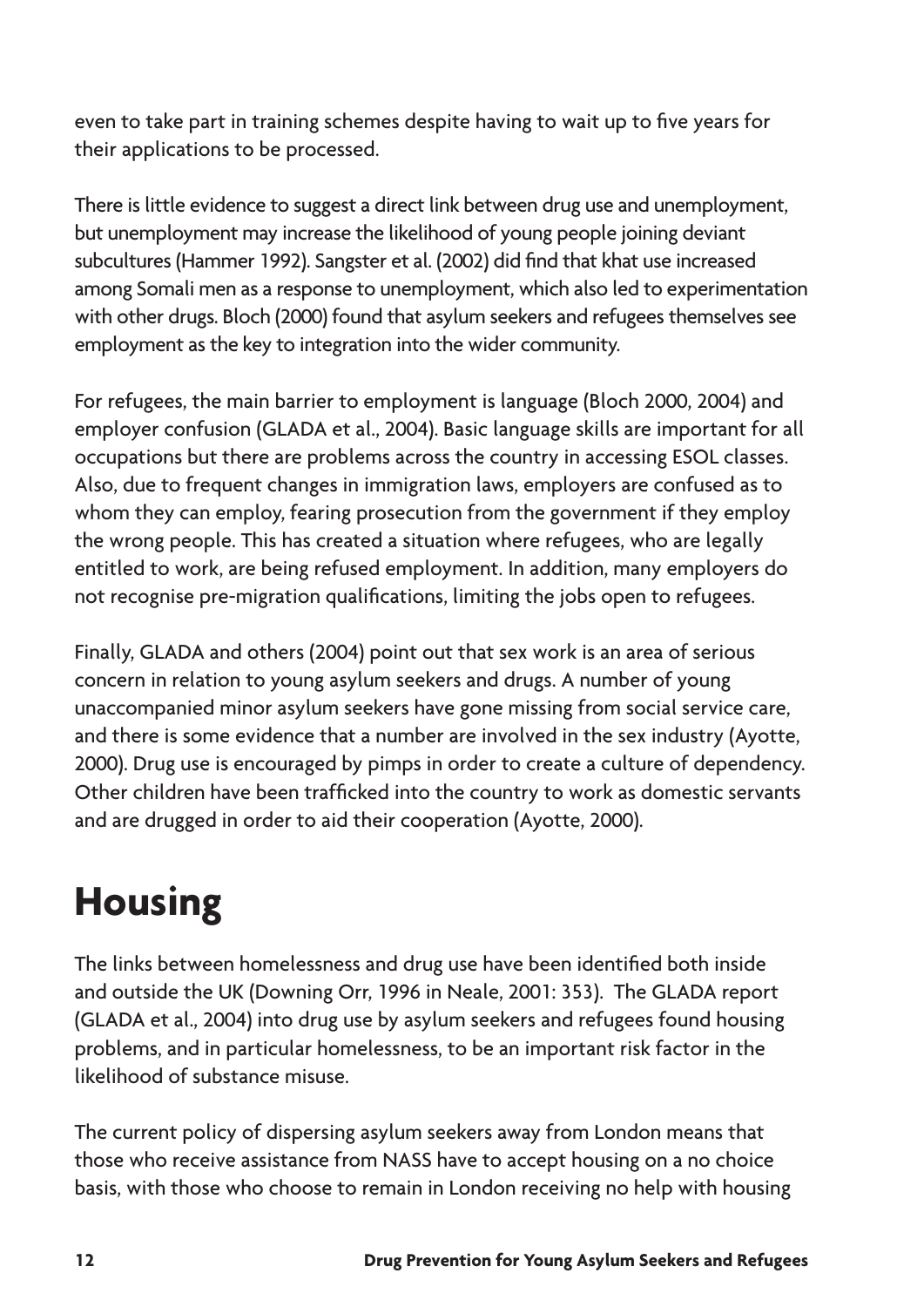costs. The GLADA et al. (2004) assert that as a consequence, an increasing number of asylum seekers are opting to live on the NASS subsistence only package in order to remain in London or are drifting back to London after being sent to other parts of the country. Consequently, many asylum seekers form part of the capital's hidden homeless population. Many of these asylum seekers are likely to be young people. Dennis (2002) found that thirteen out of the ninety unaccompanied minors involved in her study were homeless (Dennis, 2002: 10).

In addition to homelessness there is evidence that many asylum seekers are being housed inappropriately. Dennis found indications of inappropriate housing with 21 of the unaccompanied asylum seekers she questioned living in unsupported residential units and adult hostels (Dennis 2002: 10). Living in such conditions means young asylum seekers not only lack privacy and may be subject to overcrowding but they are also unlikely to receive the full support they need and may well be distanced from their own communities. The GLADA similarly reports that many unaccompanied minors face problems when they leave care because housing is so expensive, especially in London. While unaccompanied minors should not be dispersed, many are because they are dealt with by adult social workers. There is some evidence to indicate unaccompanied minors are being sent to areas where the Local Authority is unaware of their arrival and consequently is unable to offer any support (in areas where Children's Services include asylum teams, young asylum seekers experiences of housing are better, GLADA et al. 2004).

Young people housed with their families also face problems. Families are frequently housed in hotels, hostels, and local authority housing or private rented accommodation that is run down and cramped. A study by Garvie (2001) found that 17% of 154 dwellings used by asylum seekers were unfit for human habitation, 86% were unfit for the number of people living there and 80% had an unacceptable risk of fire. Most were also found to be far away from local amenities such as shops, places of worship and areas where people from their countries were living. Councils often use houses that UK citizens refuse to live in. Private landlords are often aware that asylum seekers have fewer rights to complain and that the fire safety standards specified by the NASS are lower than normal housing legislation.

Once asylum seekers have been granted refugee status or leave to remain they are covered by mainstream housing policy. However there is evidence that they may still face problems in finding appropriate housing due to discrimination and because they are unable to receive housing support outside the area in which they were originally housed as asylum seekers (GLADA et al. 2004).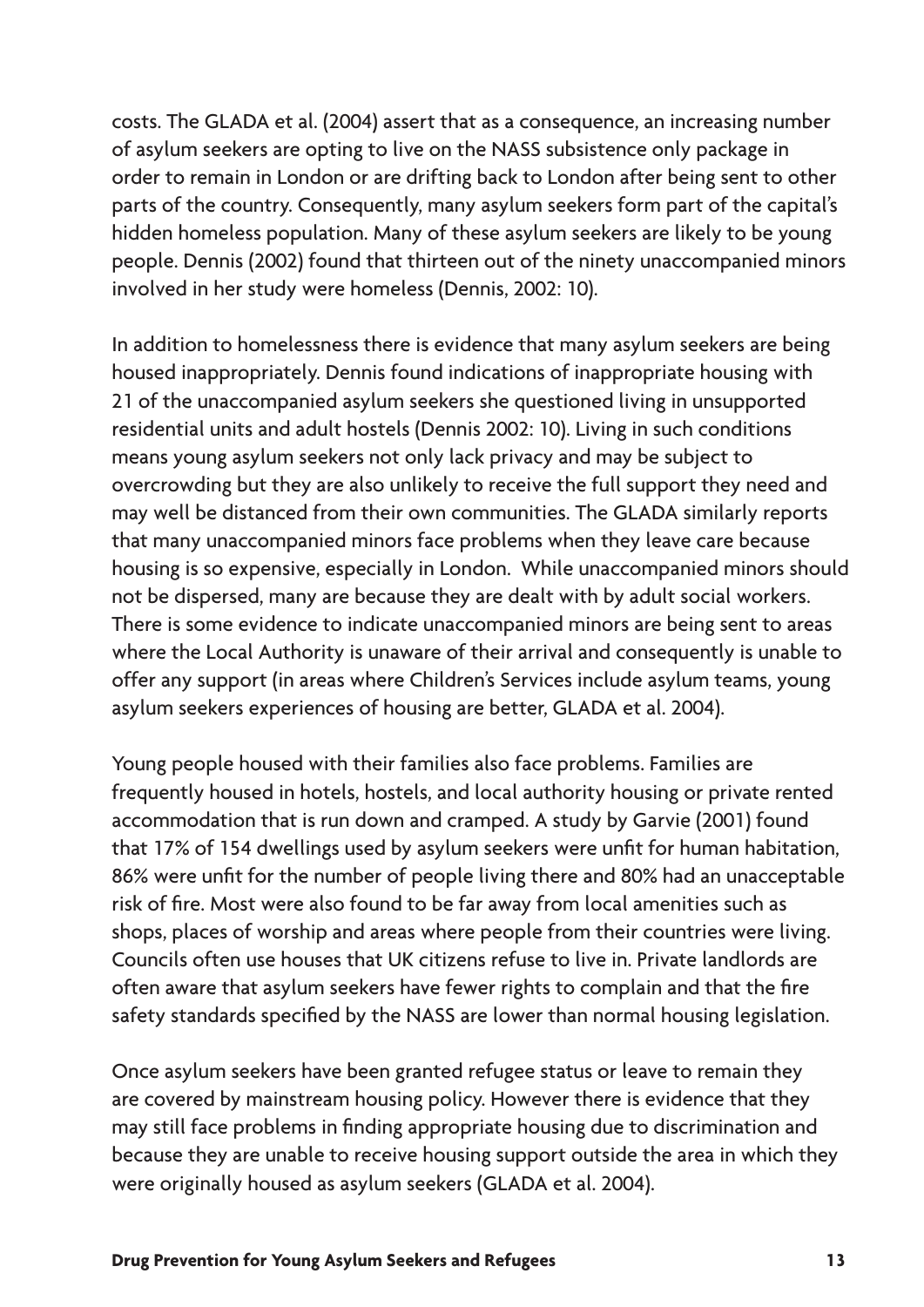## **Family**

GLADA and others (2004) argue that the family can act as a protective factor against substance misuse when there is sufficient parental supervision and when there are close family attachments. Similarly, they identify circumstances in which the family acts as a risk factor for young people becoming involved with drugs. These include drug use by other family members, poor attachment to parents, poor communication with parents, lack of consistency in discipline, a disruption in family life, criminality among family members and an acceptance of drugs by parents. Von Sydow and others (2002) also found mental illness among parents and parental mortality to be significant risk factors.

The above issues are relevant to many young asylum seekers and refugees. GLADA and others (2004) comment that the very anxious wait for asylum decisions can impinge on the ability of families to function as effectively as they otherwise might. Linked to the issues of family disruption and attachment is that of unaccompanied minors and family reunification. Indeed, as the GLADA report acknowledges, it is not only unaccompanied children for whom it is important to be reunited with their parents but also those who have arrived with only very distant relatives. While adults, once granted refugee status are allowed to apply for their spouses and children to join them, however difficult and drawn-out this process may be, young people granted refugee status are unable to bring the families they have been separated from into the UK. Prior to 2003, parents had been joining their children. However this was brought to an end when the government introduced Humanitarian Protection and Discretionary Leave to Remain. Given the links discussed above between family disruption, attachment and drugs use, the problem of reuniting families is concerning. Indeed Westemeyer (1993), in a small study in America, found that being an unaccompanied minor played a very significant role in the development of substance abuse. Similarly, Sourander (1998: 720) in a study concerned with the emotional and behavioural difficulties of child asylum seekers in a Finnish detention centre, comments that '[r]efugee children who remain with or are rapidly reunited with families show less emotional distress and better adjustment' than do unaccompanied minors.

Many young asylum seekers and refugees have experienced the death of one of their parents. This is an area that needs careful consideration in relation to drugs use given the findings of Von Sydow and others (2002: 61), that the death of a parent below the age of 15 increases the risk of cannabis use and is an important precursor for dependency.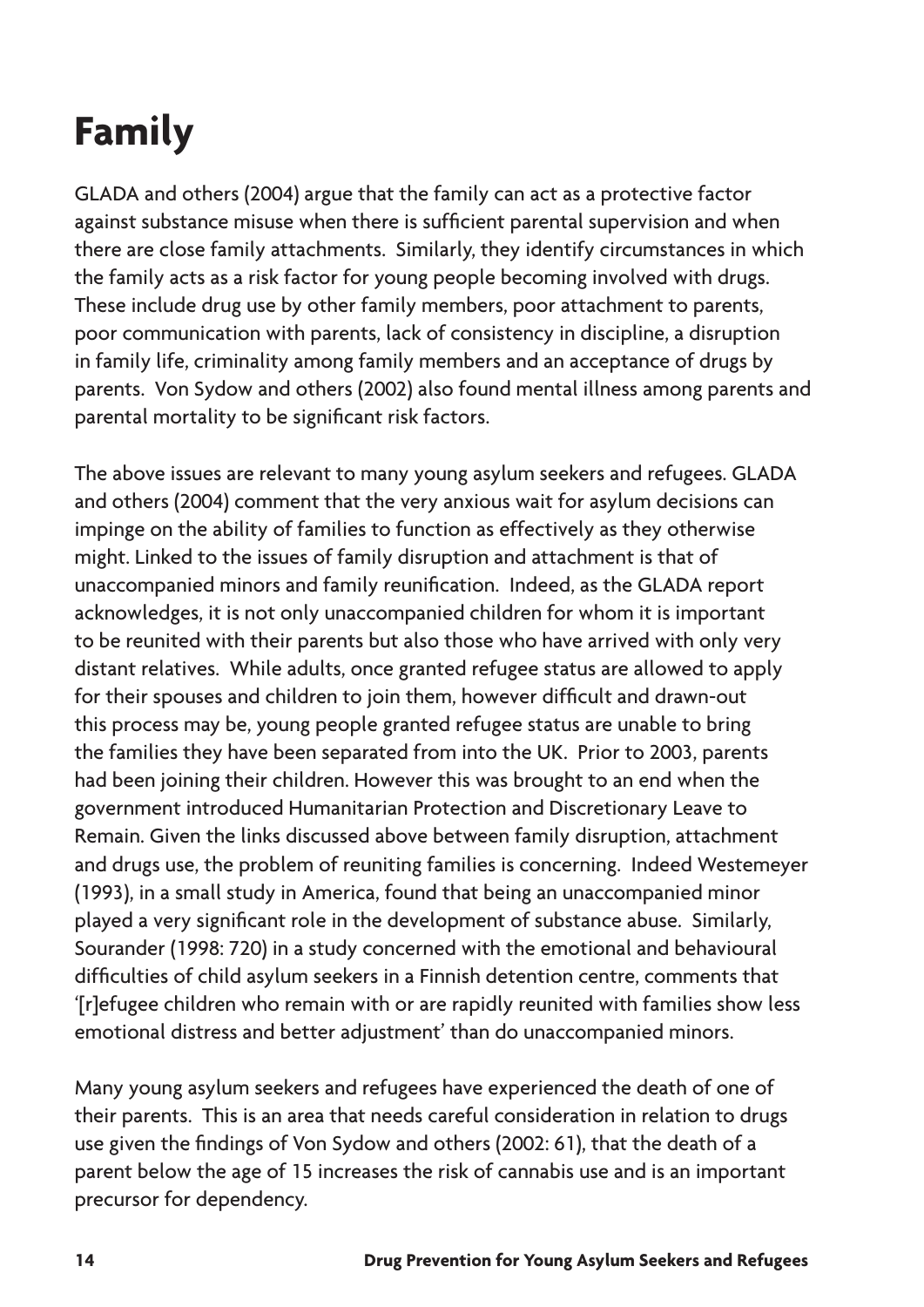While the importance of family in the lives of children and young people is central and cannot be replaced, the report by the GLADA and others (2004) comments on the work done by organisations to replace some of the support usually provided by families. For example they mention the Coram Young Parents' Project that operates in Camden and Islington. Aiming to replace absent family networks, this organisation works with asylum seekers, refugees and other minority ethnic communities and focuses on issues such as continuing education, development and healthy eating. The GLADA and others report comments that this service is of particular use to African women. Thus these projects, in supporting the family and helping to provide stability, can be seen to play an important role in preventing the development of harmful drug use.

#### **Previous and Current Drug Use**

As mentioned earlier, there is little evidence that there are significant numbers of asylum seeker and refugee drug users in Britain. As Ross Dawson (2003: 14) reports, 'if there (is) a 'drugs problem' in relation to refugees and asylum seekers, it was a problem they faced, not a problem they generated.'

However there were some drug and refugee workers who felt a considerable number of asylum seekers arrived in the country with addictions and continue this involvement in the UK. For example the Redbridge and Waltham Drugs Action Team (DAT) noted that over recent years there has been an increase in drug use at the same time as the number of asylum seekers in the area has increased, implying a correlation between the two (Ross Dawson 2003). Brako and Saleh (2001) report that young asylum seekers from Sierra Leone who were soldiers in the war continue their use of heroin once in the UK. During the war, child soldiers were supplied with opiates in order to encourage cooperation but in Britain, it is used as a coping strategy to deal with their past experiences and new stressors. Khat use is also common among the Somali community in Britain. However, there is evidence that its use has changed. For example, Whittingham and Abdi (2001 in GLADA et al. 2004) found that khat use had spread to new groups in Britain. Previously it was used by older male leaders but now is commonly used by young men and women. Turning Point (2005) found in interviews that more women used khat than previously thought and use amongst both sexes had increased whilst in the UK.

There are grounds for suggesting that drug use may increase over time once asylum seekers and refugees have settled in the UK. Reid and others (2002) found that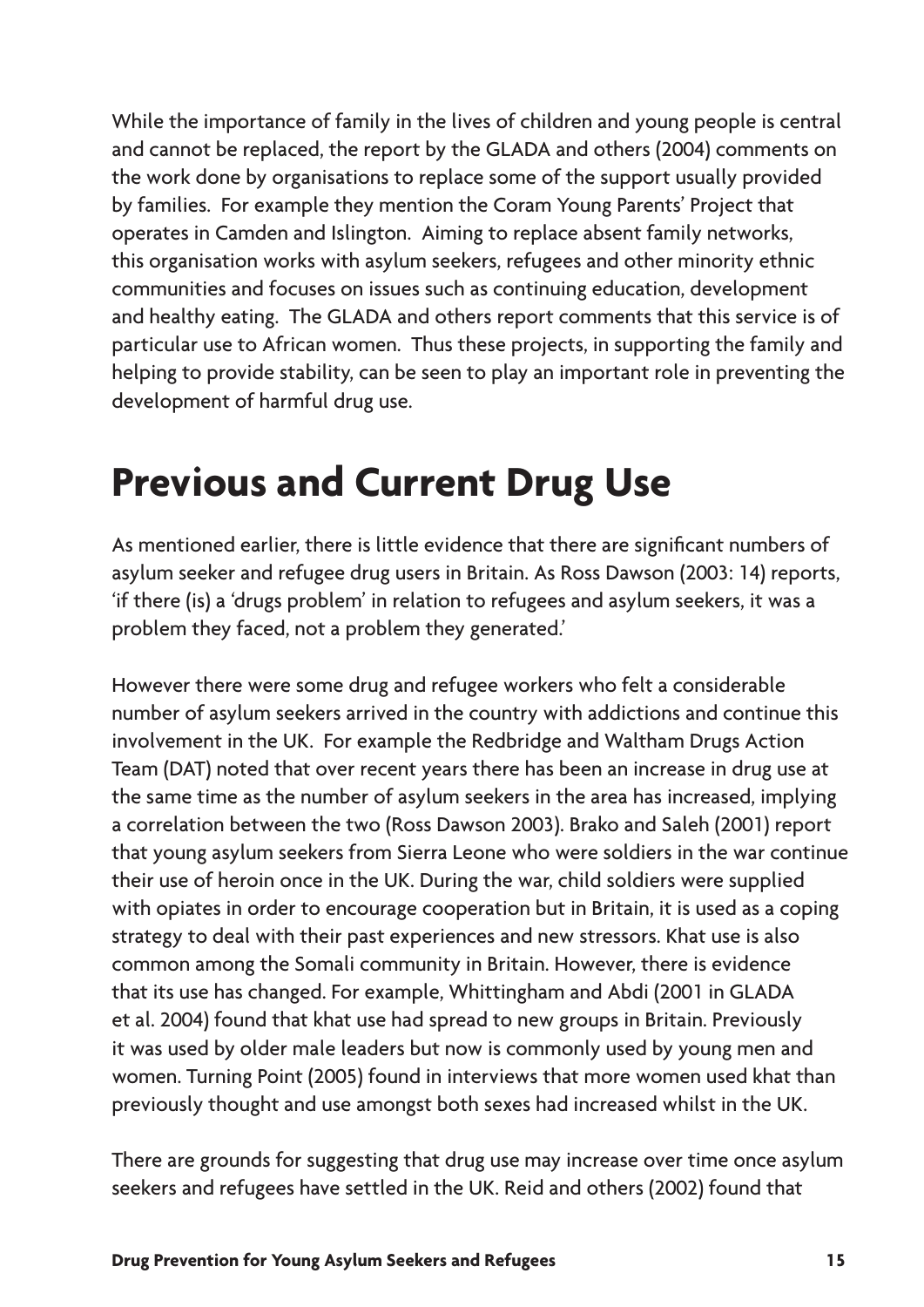in Australia, immigrants had adopted local drug taking practices. MacDonald and Marsh (2002) argue that drug use amongst young people in Britain is becoming normalised and there are fears that young asylum seekers and refugees are adopting these habits. GLADA and others (2004) found in their interviews with young asylum seekers that about one third had used drugs whilst in the UK. There were some that admitted using heroin and others who acted as dealers. It is also important to consider the longer term risks that young asylum seekers and refugees face. Westemeyer (1993) suggests that problematic drug use may develop five to ten years after resettlement suggesting that appropriate support needs to be available during the passage to adulthood.

#### **Environment**

The GLADA and others identify a number of risk factors in relation to environment and drugs. Links between social exclusion and drug use, rather than low socioeconomic status per se, have been identified by a number of studies including Parker, Bury and Egginton (in GLADA et al. 2004) who found young heroin users in England and Wales are frequently from socially excluded backgrounds.

Clearly, given factors discussed elsewhere, issues relating to environment are of particular concern to asylum seekers and refugees who experience much poverty, particularly asylum seekers who are unable to work and must rely on NASS benefits. GLADA and others comment that many have expressed concerns relating to the amount of money available to asylum seekers with general subsistence amounts being only 70% of that given to the native population. Similarly, although the amount received by families with minors is greater, they are still unable to access other benefits such as milk tokens and Child Benefit (2004: 205). There are at the same time many asylum seekers who, as a result of Section 55 of the 1992 Nationality, Immigration and Asylum Act, are denied access to benefits because they are unable to supply satisfactory evidence as to why they did not apply for asylum as 'soon as was reasonably practicable' (GLADA et al., 2004:205). Ross Dawson (2003) also comments that some of the drugs workers he talked to saw the policy of dispersal as increasing poverty among asylum seekers since many return to London and consequently have nowhere to live.

The situation relating to young asylum seekers is slightly different and families with children under the age of eight cannot be denied support. However Stanley (2001 in GLADA et al., 2004) found young unaccompanied asylum seekers who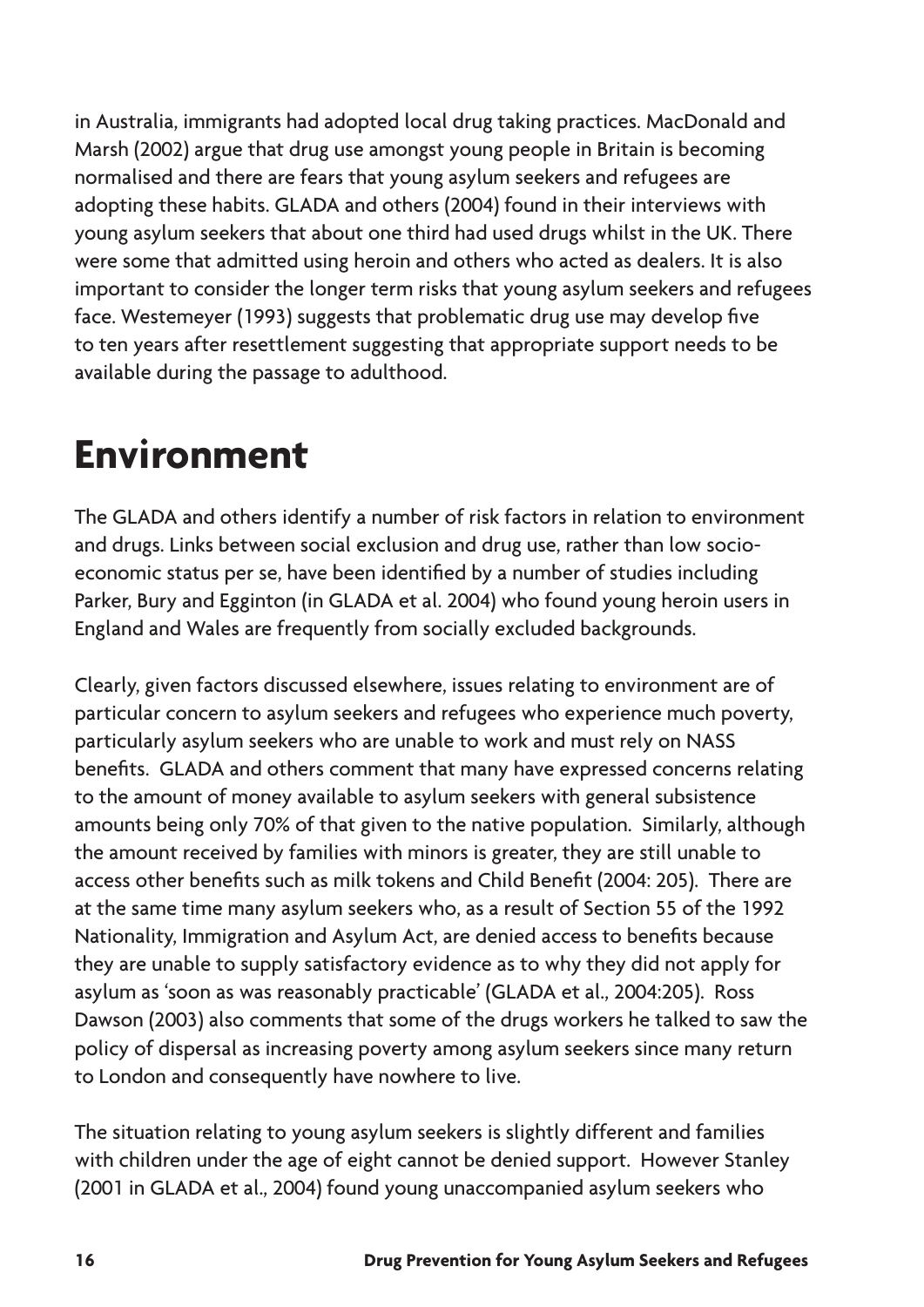were living in unsupported accommodation received very little financial support, although those who were looked after were often financially more secure. Dennis (2002) comments this has many implications for young people, including their ability to integrate with peers as they often have no money to spend on leisure pursuits or transport. In order for these problems to be overcome she argues such expenditure should be seen as a necessary part of a 'socially inclusive life' (Dennis, 2002: 23).

The main scheme at present for combating deprivation is the National Strategy Action Plan For Neighbourhood Renewal, which was produced by the Social Exclusion Unit in 2001. This scheme, which has now been redesigned to promote community cohesion as its core objective, aims to tackle poverty in the most deprived areas over the next 10-20 years through new policies, funding and targets in areas such as employment and crime. While such strategies are not primarily intended to help asylum seekers and refugees, they will benefit from general improvements to deprived neighbourhoods and the government has pledged to keep minority ethnic communities to the fore when tackling such issues.

Community cohesion became an important issue after the 2001 race riots in Bradford, Oldham and Burnley. As a result of a number of reports, including the Ministerial Group and Public Order and Community Cohesion set up by the Home Secretary, deep divisions within communities were identified. It became clear that given the very quick cultural and ethnic changes that can be made to a community by the arrival of asylum seekers, work needed to be done with the host populations to ensure that the new arrivals did not feel threatened. Also, both the host population and asylum seekers needed to help develop a common vision of a community for diversity to be appreciated and for all within the community to have similar opportunities. This seems to be especially important when the high levels of animosity experienced by refugees and asylum seekers is taken into consideration. A study by Carey Wood and others (1995 in GLADA et al., 2004: 209) of 263 (adult) asylum seekers found about half had experienced some kind of racial discrimination, a third had experienced verbal abuse and 13 percent had been physically attacked. Similarly, while those young asylum seekers interviewed by the GLADA and others (2004) generally said they felt safer here than they had done previously, this was generally expressed as a comparative sense of safety and many restricted the areas they visited in order to avoid danger. Sangster and others (2002) found evidence linking the experience of racial discrimination to drug use.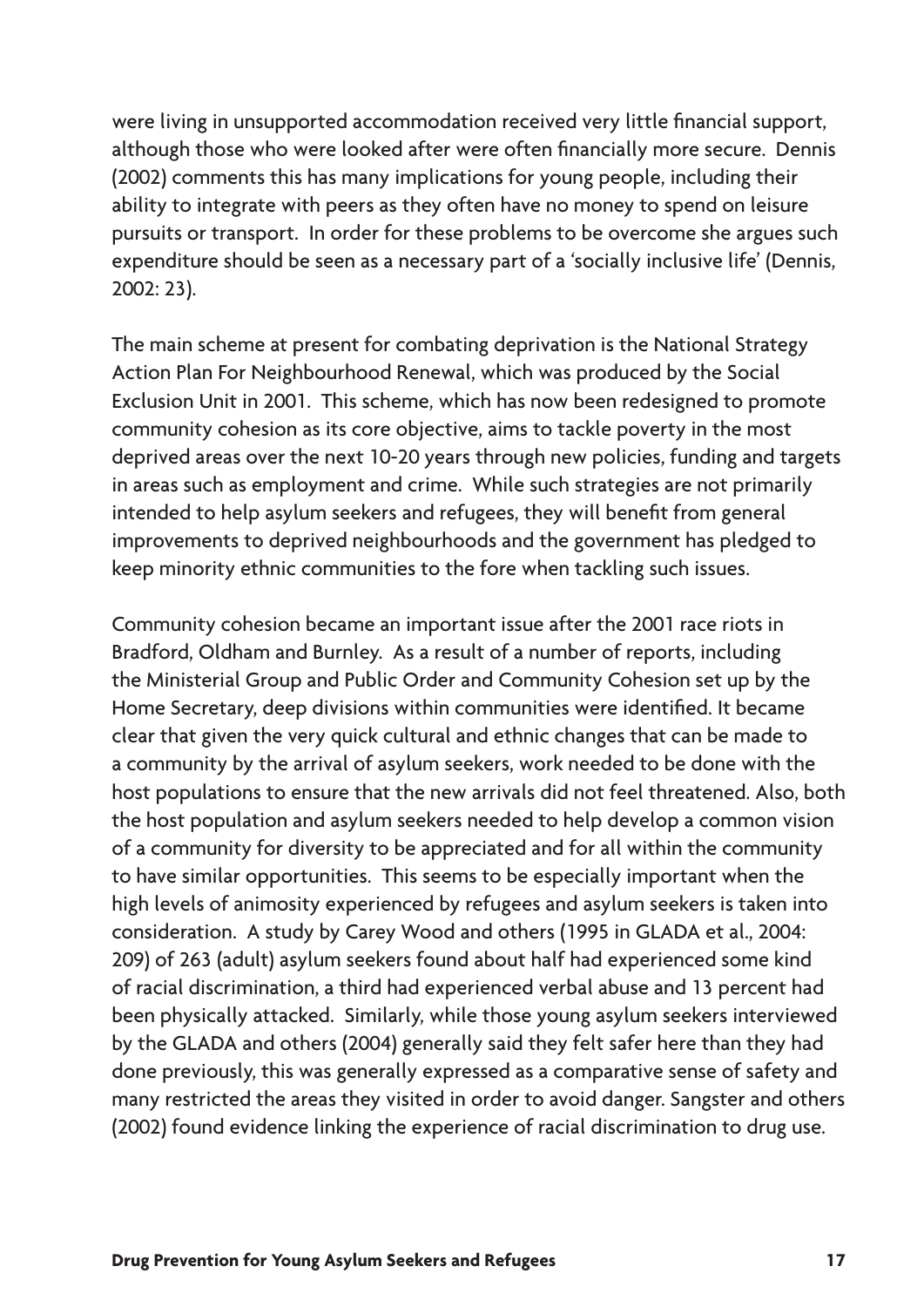## **Social Networks**

The most significant risk factor in relation to social networks and drugs is substance use by peers. For example, Miller and Plant (1999) studied 2,641 young people and found that those whose peers used cannabis were 15 times more likely to have used the drug themselves within the previous thirty days than those with nondeviant peers. Non-deviant peers are in general seen as a protective factor against substance misuse. Active opposition to deviant behaviour (such as substance use) is often organised and transmitted through faith groups, which provide sometimes the only social networks outside the family for young asylum seekers and refugees.

Bahr and others (1998) studied 13,250 American adolescents looking at mother/ father bonding, parental monitoring, family aggression and religiosity. It was found that religious teenagers were least likely to use drugs or have friends who used drugs. Religion was also a greater determinate than any of the other variables studied. In the GLADA and others (2004) study, many adolescents mentioned their religious beliefs as a reason why they would never use drugs. Ross Dawson (2003) mentions that there is a belief that Islam and other religions limit the use of drugs amongst refugee and asylum seeker communities because of the strong taboos associated with their use within Islam. However, he also points out that in any community, it is only a small minority who use drugs. Clearly, a small minority are prepared to risk breaking these taboos. He is also concerned that the Home Office may have over-estimated the social regulatory properties of religion, leading to a failure to tackle the drugs market within certain communities, particularly in northwest England.

## **Drugs Services**

Fountain and others (2003) found the main barriers refugees and asylum seekers face in accessing drugs services are to do with a lack of knowledge both about drugs and drug services as well as stigma surrounding the use of drugs. Other factors that impact on access to drug services are a lack of cultural sensitivity and language problems. These is also, it is argued, a failure to adequately deal with black and other minority ethnic drug users. Fountain and others found some barriers are removed once refugee status is given.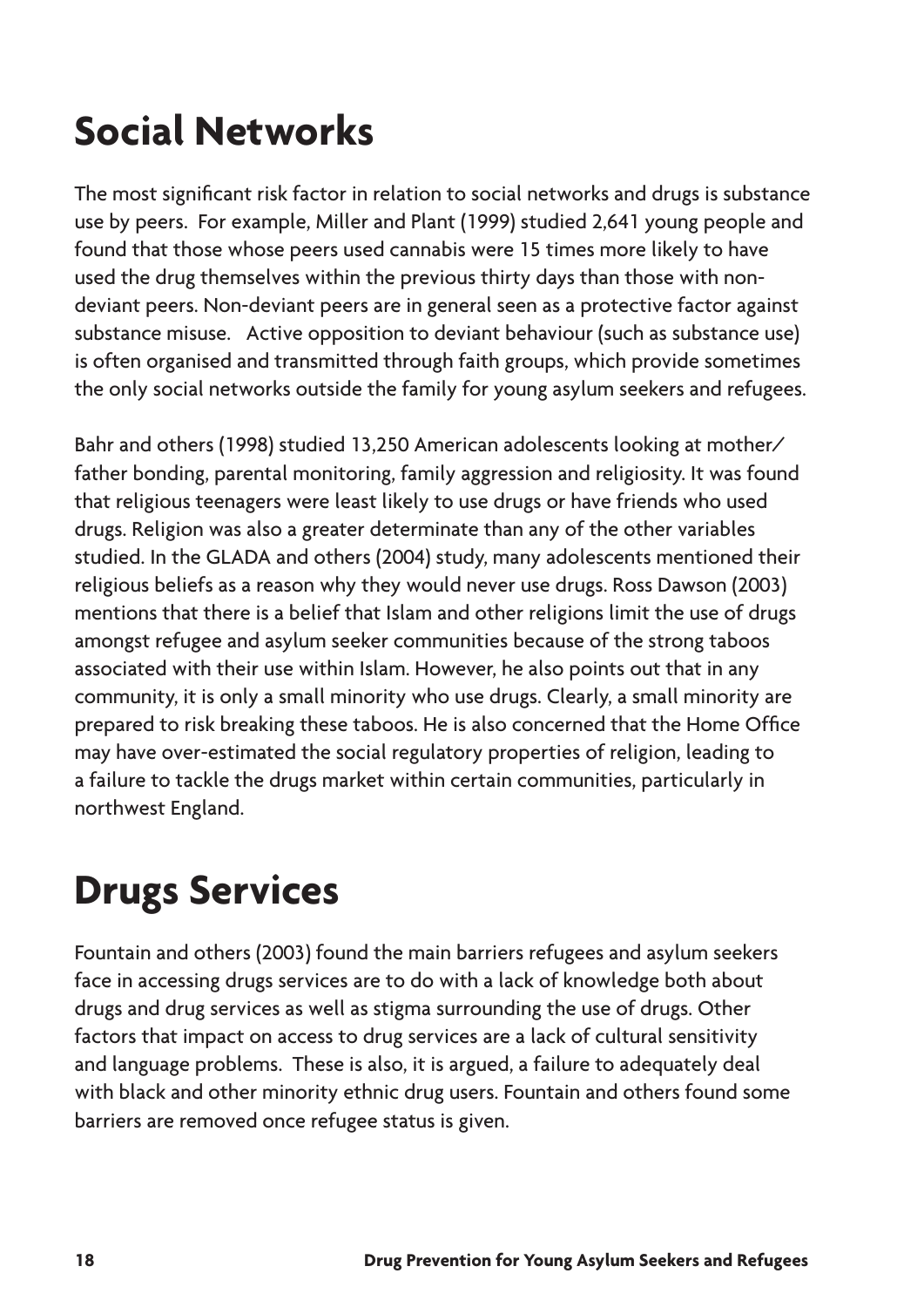In terms of drug awareness, Fountain and others claim that knowledge about the harmful effects of drugs is particularly lacking within the Turkish and Somali communities. The largest drug problem with the Somali population is the use of khat. Fountain and others argue education programmes are needed in these communities to raise awareness of the issues relating to the use of khat. They claim that this would be particularly useful if it were aimed at the older generation who would then be better equipped to detect the use of khat among the younger generation. There is evidence that while drugs information in a variety of languages is being produced, Fountain and others found that in relation to the Turkish community, there are problems with this information reaching all those who need it, because those involved in community organisations tend to have the best access.

The stigma surrounding the use of drugs within many asylum and refugee communities deters members of those communities from accessing drug services. Fountain and others (2003) therefore conclude that for drugs services to be more effective they should be attached to GPs surgeries rather than community organisations. They also argue greater contact and discussion with other minority ethnic groups may help to tackle this stigma and also aid integration more generally.

## **Telephone survey**

A number of agencies were contacted, in an exploratory manner, to see what approaches and methods they used to tackle the issue of asylum seekers, refugees and drugs. Only a minority of the organisations we contacted were able to help us or had people available to talk.<sup>5</sup> However a small number we did consult with were able to provide us with useful information. Some of those whom we contacted, especially DAATs, although unable to assist themselves, referred us on to other organisations.

For example, the African Community Involvement Association, which operates in Croyden and Wandsworth and receives DAAT funding, works with African asylum seekers and refugees. Their aim is to raise community awareness of drugs issues by establishing local support groups. They are able to provide literature, some of which they produce themselves and some of which is obtained from FRANK. Other organisations we contacted also indicated that problematic drug use

See Appendix B for further information on methodology. 5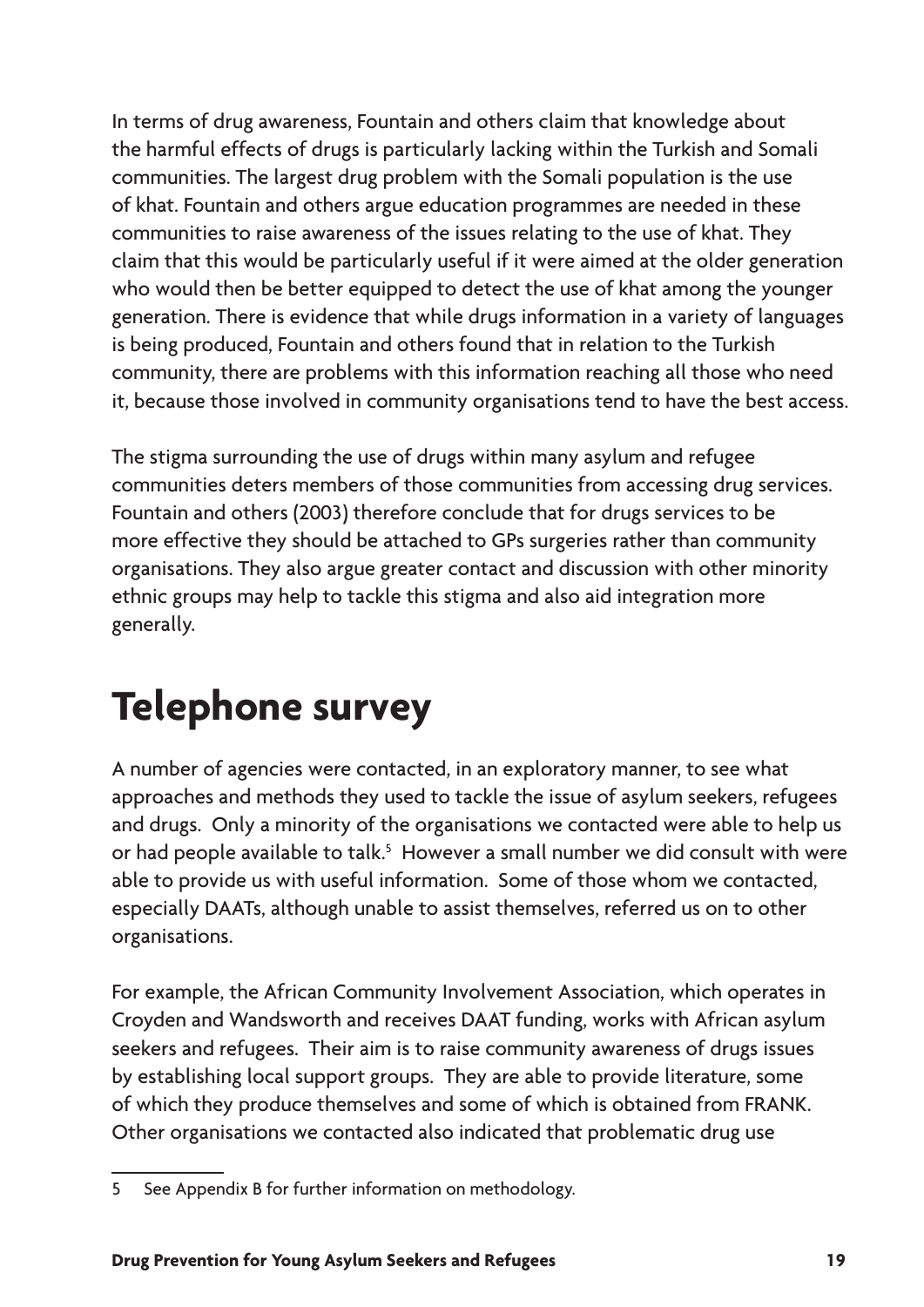exists among asylum seekers and refugees. A drugs worker from Bolton DAT had personally treated two Iranian heroin addicts who had developed their drug use in the UK. She was also aware of three or four other cases that her colleagues had treated. She thought there are probably many more cases but that users were afraid to access help or simply did not know what services are available. A drugs worker from Merton Ethnic Diversity Drugs Team, whilst asserting he had not treated any asylum seeker or refugee drug users himself, argued there was much use of khat among the local Somali population and that there as a worrying lack of understanding as to the health implications. He also told us there is some evidence of people using khat and cannabis together. As with the African Community Involvement Association, Merton had run programmes to improve awareness of drugs services. While both of these drugs workers primarily had experience with adult users, they had both encountered asylum seeker and refugee minors who used harmful substances. In the Merton case, the drugs worker was aware of two Somalian unaccompanied minors who had become addicted to opium whilst they were child soldiers in their own country.

Many of those we spoke to felt that a lack of knowledge was an important factor to consider in relation to asylum seekers, refugees and drugs. Awareness of the health issues surround substance use, awareness of the services available and also an awareness of the criminal justice system in the UK. Furthermore, the issues of stigma and trust were also seen to prevent members of such communities accessing drugs services. Whilst the drugs worker we spoke to in Bolton acknowledged translation services had recently improved in the area, she felt services for minority ethnic communities in general need to improve.

### **Gaps in the Literature**

- There is generally very little research into young asylum seekers and refugees and drug misuse. The most comprehensive study (GLADA et al. 2004) only covers the area of London. Other studies, including Ross Dawson (2003), explore a wider geographical area but do not specifically look at young people.
- There are few targeted drugs prevention programmes for young asylum seekers and refugees. There have been attempts to translate literature into different languages and programmes targeted at specific cultural groups, but these have not explored the unique experience of being a young asylum seeker or refugee.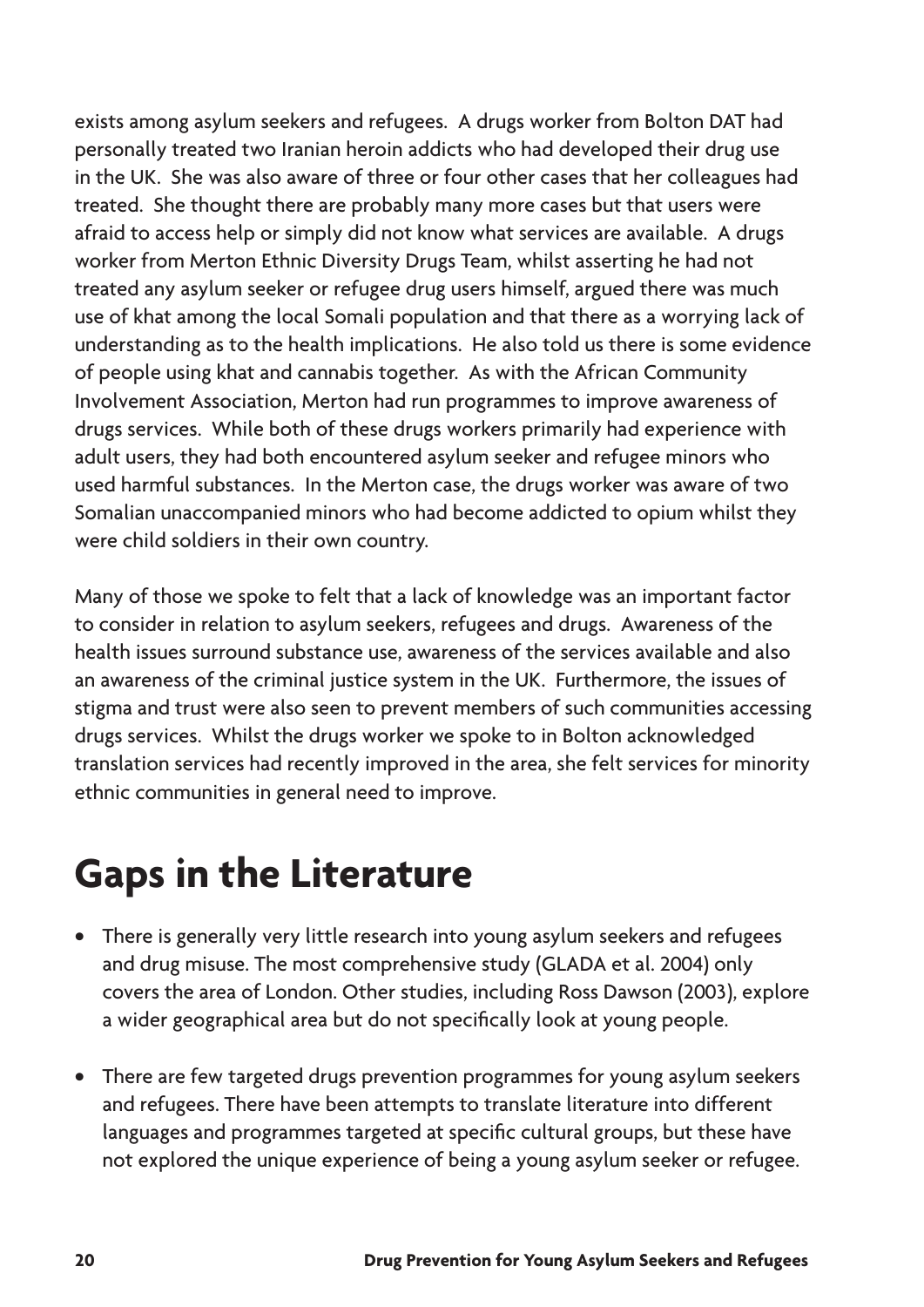- A major problem is the lack of reliable statistics on the prevalence of drug misuse amongst young asylum seekers and refugees. Immigration status is not recorded by the police in drug related crime or by drug misuse service providers. Therefore, it is impossible for us to ascertain the true scale of the problem.
- Few studies have recorded the experiences of unaccompanied minors in Britain and their experiences in care and following care. With no social support networks, fewer rights than citizen children and experience of severe trauma, they are a group who appear to be vulnerable to drug misuse, particularly those aged between 16 and 17.
- Recent policy changes have not been fully researched particularly in relation to their effect on asylum seekers and refugees themselves. The dispersal system, for example, has had a significant effect but there has been little research into the provision of services in different areas particularly in relation to drug misuse.
- Different cultural groups and communities in Britain experience the risk factors mentioned above differently and so have different experiences of drug misuse. There are few studies that concentrate on particular cultural groups except in relation to khat use amongst the Somali population. Even then, there is little exploration of their use of other drugs.
- Time factors are important. Westemeyer (1993) suggests that immigrants in the USA are vulnerable to drug misuse up to five to ten years after arrival. However, there is no equivalent study for the United Kingdom which would enable us identify at what stage in the settlement process young refugees or asylum seekers who have been given leave to remain are most vulnerable.
- Greater research into the relative benefits of providing services by agencies not directly connected to or staffed by the particular community from which the young asylum seeker or refugee originates may be interesting given Fountain and others' (2003) findings in relation to stigma negatively impacting on access to services.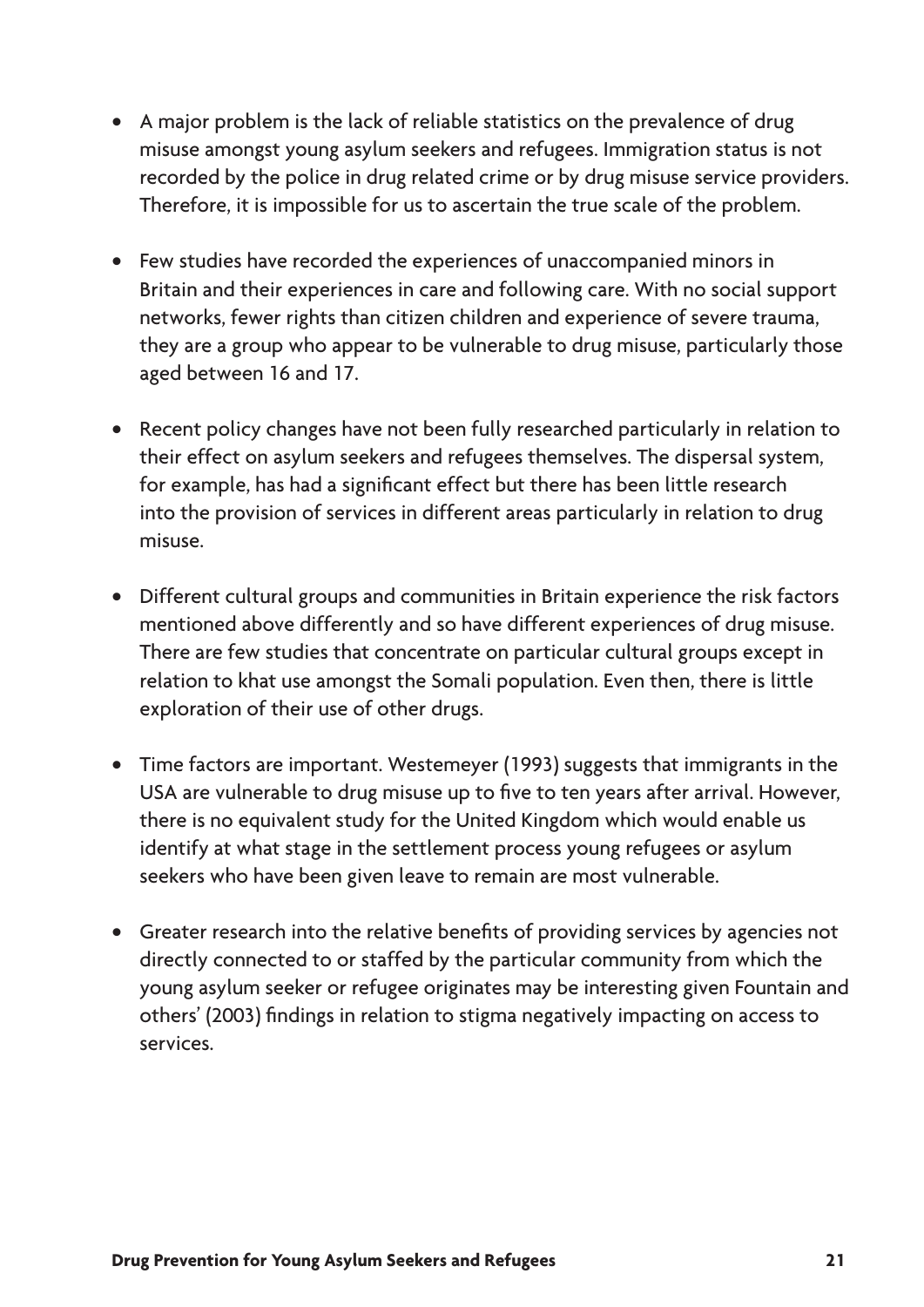## **Appendix A**

It should be noted, that in this report, we often use the terms 'refugees and asylum seekers' as a collective noun in order to reflect the similar experiences of this population group. However, we also recognise that there are significant differences in terms of the legal status of the two categories. The United Kingdom is a signatory to the United Nations Convention on Refugees (1951) which means they have a legal responsibility to grant asylum to those people who have

'a well-founded fear of persecution due to race, religion, nationality, political opinion or membership of a particular social group or political opinion, is outside the country of his [sic] nationality and is unable or, owing to such fear, is unwilling to avail himself of the protection of that country; or who, not having a nationality and being outside the country of his former habitual residence as a result of such events, is unable or, owing to such fear, is unwilling to return to it' (UNHCR 2001: 16).

Once the Home Office has granted asylum to those who fall within this definition, they become refugees. Asylum seekers are those people who are in the process of applying for refugee status but who have not yet received a decision on their case. Asylum seekers are not allowed to work and are therefore forced to be reliant on state benefits. They have no right to family reunification and no long-term security. Refugees, on the other hand, can work and have rights to family reunification. After five years, they are able to apply for British citizenship. More recently, the Home Office has introduced other categories including 'temporary leave to remain' and 'permanent leave to remain' as a way of offering humanitarian protection for those whose cases do not fit the UN convention but who still require protection. Most young asylum seekers come to the country accompanied by one or more parent and other family members. However, there is a significant proportion that come alone. In 2003, 2,800 unaccompanied minors arrived in Britain from a total of 49,405 applicants. They are automatically given the same legal rights as citizen children, although accompanied children are not.

The most common nationalities of applicants, both adults and minors, in 2003 were Somali (10%), Iraqi (8%), Chinese (7%), Zimbabwean (7%) and Iranian (6%) (Heath et al., 2004). It is important to recognise that there are differences between the different cultural groups residing in Britain and it is therefore wrong to make broad generalisations. Also, the experiences of asylum seekers and refugees must be seen in the wider context of minority ethnic experience. Once a refugee has been given citizenship, they will remain a member of a minority ethnic community.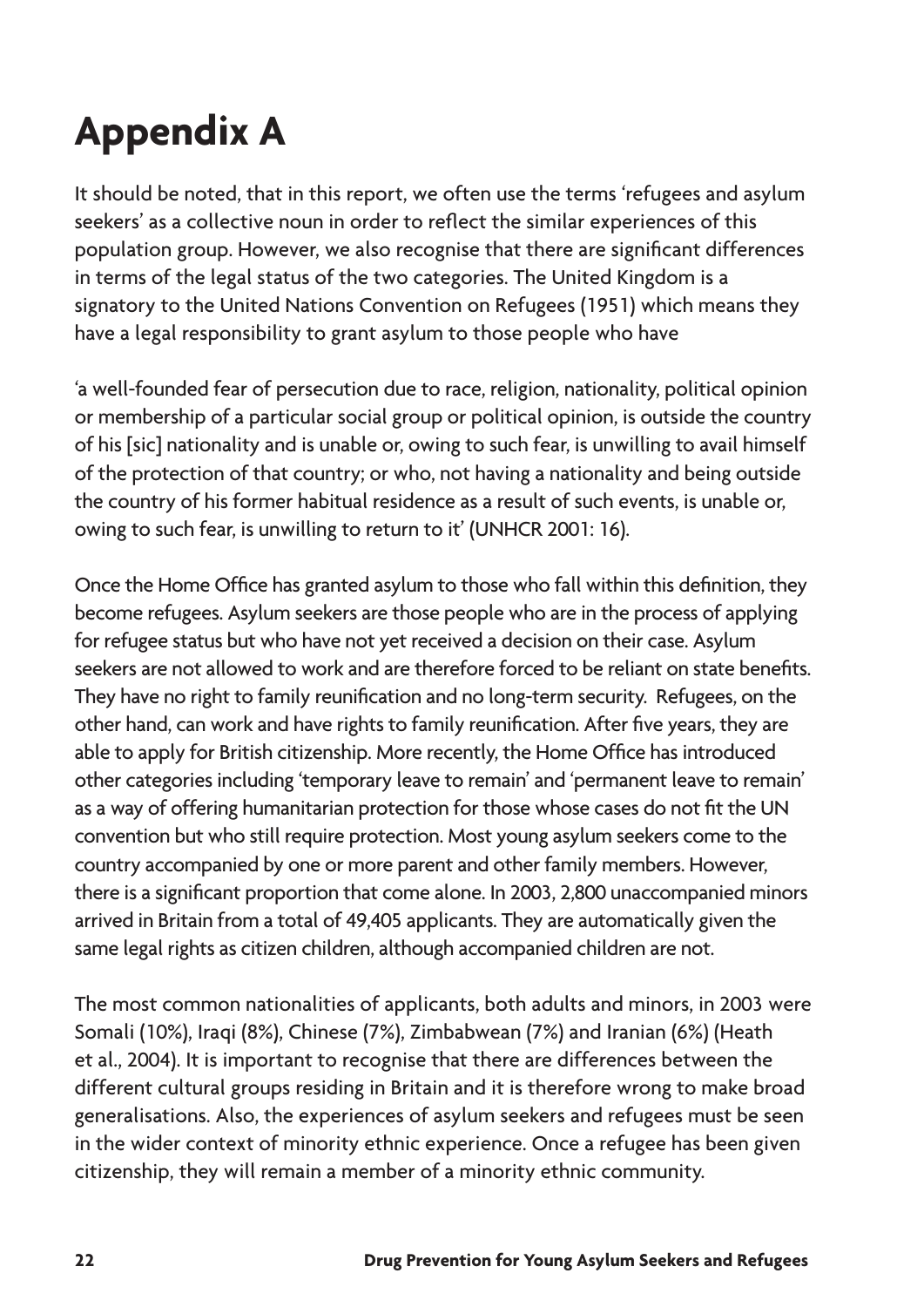In the past few years, the immigration system has come under intense scrutiny from all sides of the political spectrum. The government has introduced six new pieces of legislation on the issue in the past twelve years. In May 1998, 52,000 people were awaiting immigration decisions and 10,000 of those had been waiting for more than 5 years leading to calls to speed up the asylum process, reduce the number of people granted refugee status and increase deportations (Bloch 2000). This, combined with hostility from the popular press, has created a situation of great uncertainty.

The government has made attempts to revise the system. In April 2000, the National Asylum Support System (NASS) was established. Housing and financial support for asylum seekers is now controlled by NASS who provide benefits at 30% below the level claimed by full British Citizens. As part of this, the dispersal system was introduced in an attempt to relieve the pressure from local authorities in the South East and London. Once an application has been made, asylum seekers are dispersed across the country on a no choice basis. Language and circumstances are supposed to be taken into consideration but in reality, this is not always the case. Asylum seekers can choose to remain in London but they will not receive any housing or any financial support, meaning they have to rely on family and friends.

Unaccompanied minors are also subject to the national dispersal strategy. They are cared for under the 1989 Children Act. However, because the UK is one of only three countries not to have signed the full UN Convention on the Rights of the Child, they are not given the same rights as British children. Local authority social services take responsibility for them rather than NASS. Over 70% of unaccompanied minors are aged between 16 and 17. They are usually cared for under section 17 of the 1989 Children Act, which means the local authority can use sub-contractors to provide care and does not have to provide care-leaving services at 18. Once they reach their 18th birthdays, their support is transferred to NASS and they are expected to live independently. If those reaching the age of majority have refugee status they are immediately expected to search for work. Younger children are cared for under section 20 of the act, which places more responsibility on the local authority and a responsibility to provide after care support. Age ambiguity is also an issue leading to young people often being treated as adults, which means they can be denied access to important services and support. Accompanied children are provided for by NASS. Children are classed as accompanied even if the person they arrived with is not a parent or guardian. Often the person may be a relative, friend or someone they travelled with. They are not vetted to see if they are willing or suitable carers (Refugee Council, 2003).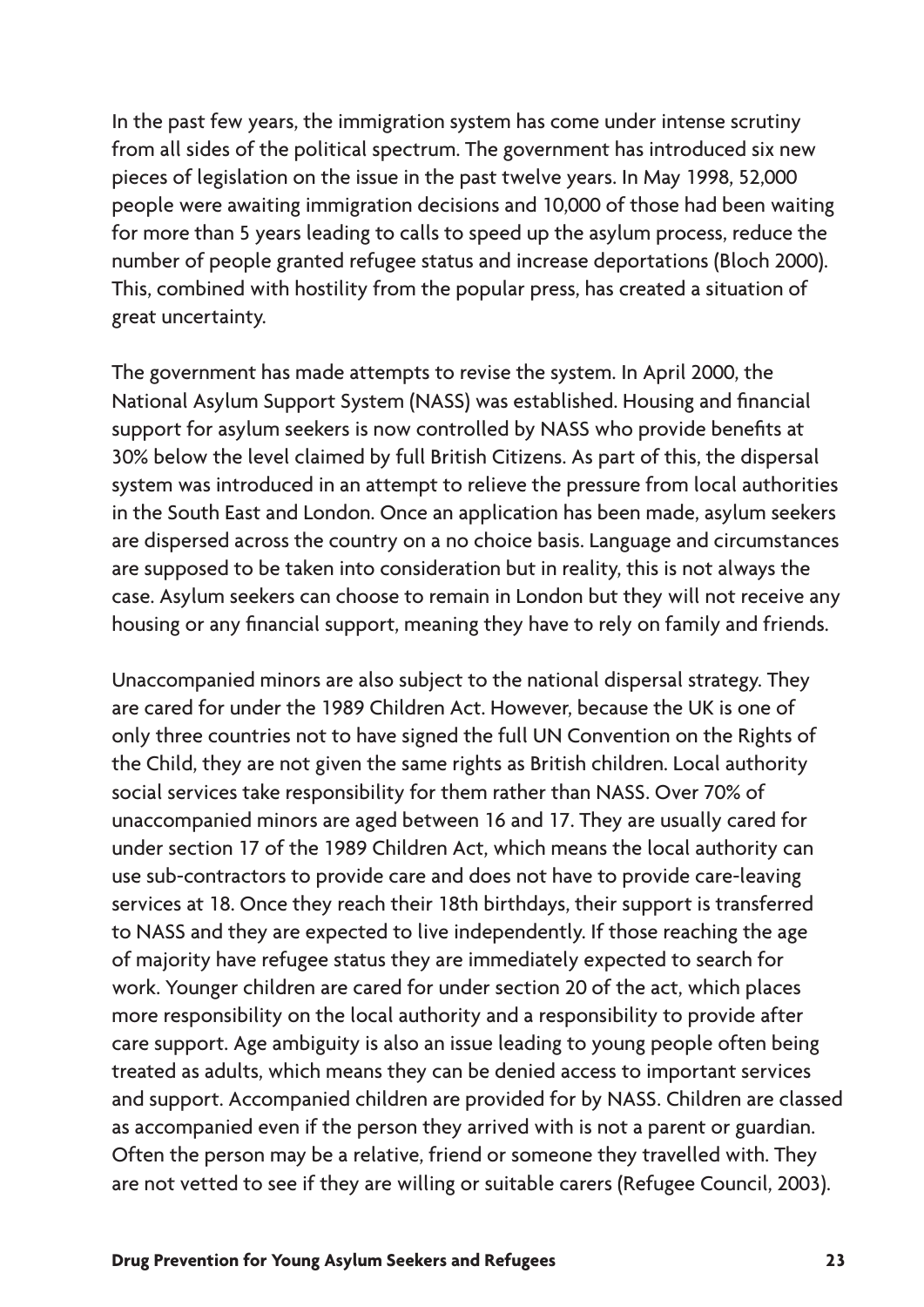## **Appendix B**

Over a three-week period a number of agencies and community organisations were contacted. Initially contact was made via email with DATs and other organisations whose details were available on the Addaction website. We asked these organisations whether they felt there was an issue in relation to young asylum seekers, refugees and drug misuse and if so how they were approaching this. However, no response was obtained from these initial contacts and so (approximately) ten organisations were contacted by telephone in a further attempt to gain information. Organisations were selected in areas where there are high concentrations of refugees and asylum seekers, but efforts were also made to contact organisations outside of London with smaller refugee and asylum seeker populations. Initial telephone contact was with DATs in the hope they could provide an overview of the situation in their area and provide contacts with organisations doing direct work with the communities we were interested in. However, it was almost exclusively the case that nobody was available to provide information. Despite leaving messages and repeating calls, only two eventually made contact and provided contact details for community organisations who were able, and willing, to supply us with information. These initial difficulties were taken as a mark of pressure on DATs and other drug service providers.

## **Bibliography**

Ager, A., Malcolm, M., Sadollah, S. and O'May, F. (2002) 'Community contact and mental health amongst socially isolated refugees in Edinburgh', *Journal of Refugee Studies*, 15 (1): 71-80.

Association of Chief Police Officers (2001) *Guide to meeting the policing needs of asylum seekers and refugees* (online), available at http://www.acpo.police.uk/policies/index.html (accessed July 2005).

Ayotte, W. (2000) *Separated Children Coming to Western Europe: why they travel and how they arrive*. London: Save The Children in the UK.

Bahr, S.J., Maughan, S.L., Marcos, A.C. and Li, B. (1998) 'Family, religiosity, and the risk of adolescent drug use', *Journal of Marriage and the Family*, 60 (4): 979-992.

Bloch, A. (2000) 'Refugee Settlement in Britain: the Impact of Policy on Participation', *Journal of Ethnic and Refugee Studies*, 26 (1): 75-88.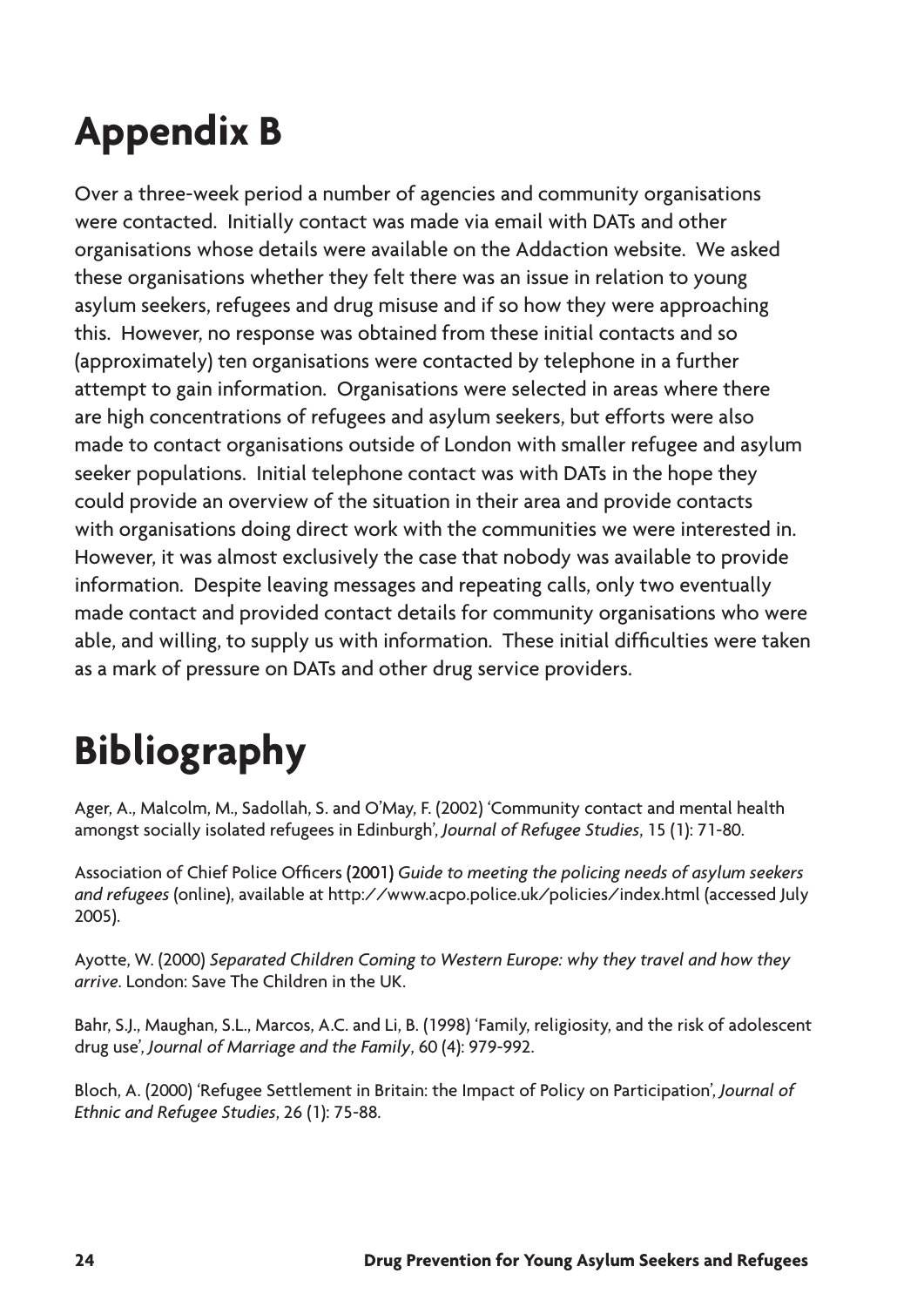Bloch, A. (2004) *Making it work: refugees and employment in the UK*. Asylum and Migration Working Paper 2.http://www.ippr.org/research/files/team19/project183/ipprWPRefEmp.PDF (accessed July 2005).

Clayton, R. (1992) 'Transitions in Drug Use: risk and protective factors', in Glantz, R. and Pickens, R. (eds) *Vulnerability to drug abuse*, Washington: American Psychological Association.

Coker, N. (2001) *Asylum seekers' and refugees' health experience*, Health Care UK 2001 (online), available at http://www.kingsfund.org.uk/pdf/AsylumSeekersExp.pdf (accessed 24 June 2005).

Connexions (2003) *Working Together: Connexions supporting young asylum seekers and refugees*, Connexions and Save the Children, London: DfES Publications.

Dennis, J. (2002) *A Case for Change: How Refugee Children in England are Missing Out*, London: Refugee Council.

Fountain, J., Bashford, J., Winters, M. and Patel, K. (2003) *Black and Minority Ethnic Communities in England: A review of the literature on drug use and related service provision*, London: National Treatment Agency / Preston: Centre for Ethnicity and Health, University of Central Lancashire.

Garvie, D. (2001) *Far From Home: The Housing of Asylum Seekers in Private Rented Accommodation*, London: Shelter.

GLADA, Mayor of London and Centre for Ethnicity and Health, University of Central Lancashire (2004) *Young Refugees and Asylum seekers in Greater London: Vulnerability to problematic drug use*, London: Greater London Authority.

Hammer, T. (1992) 'Unemployment and use of drug and alcohol among young people: a longitudinal study in the general population', *British Journal of Addiction,* 87, 1571-1581.

Heath, T., Jeffries, R. and Purcell, J. (2004) *Asylum Statistics, United Kingdom 2003* , 24th August 2004, Home Office.

Home Office (2000) *Full and Equal Citizens: a strategy for the integration of refugees into the United Kingdom*. (online), available at http://www.ind.homeoffice.gov.uk/filestore/Refugee\_ Intergration.pdf (accessed July 2005).

MacDonald, R. and Marsh, J. (2002) 'Crossing the Rubicon: youth transitions, poverty, drugs and social exclusion', *International Journal of Drug Policy*, 13 (1), 27-38.

Mayor of London (2003) *Missed Opportunities.* London, Greater London Authority.

Meisler, A.W. (1996) 'Trauma, PTSD and substance abuse', *PTSD Research Quarterly*, 7 (4), 1-8.

Miller, P. and Plant, P. (1999) 'Truancy and perceived school performance: an alcohol and drug study of UK teenagers', *Alcohol and Alcoholism,* 34 (6), 886-893.

Neale, J. (2001) 'Homelessness among drug users: a double jeopardy explored', *International Journal of Drug Policy*; 12(4), 353-369.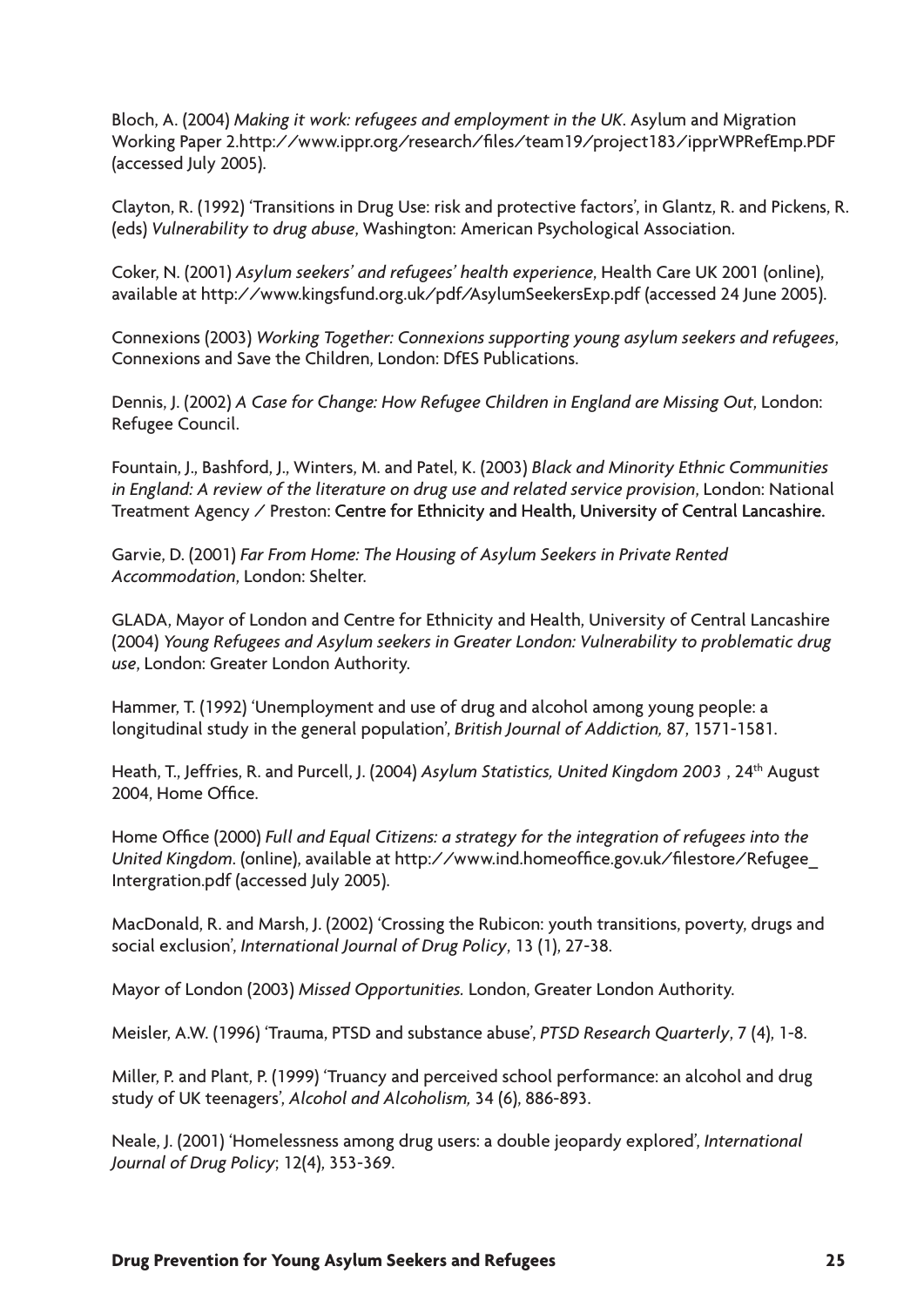Refugee Council (2003) 'Support arrangements for 16-17 year old unaccompanied asylum seeking children', *Refugee Council Briefing*, August 2003 (online), available at http://www.refugeecouncil. org.uk/infocentre/entit/entit\_children.htm (accessed July 2005).

Reid, G., Higgs, P., Beyer, L. and Crofts, N. (2002) 'Vulnerability among Vietnamese illicit drug users in Australia: challenges for change', *International Journal of Drug Policy*, 13 (2), 127-136.

Ross Dawson, C. (2003) *Drugs Scoping Study: Asylum seekers and refugee communities report*, COI Ref: 255419, July 2003, London: Home Office.

Sangster, D., Shiner, M., Sheikh, N. and Patel, K. (2002) *Delivering drug services to Black and minority ethnic communities.* DPAS/P16. Home Office. (online) available at http://www.drugs. gov.uk/ReportsandPublications/Communities/1034592311 (accessed July 2005).

Save the Children and Greater Glasgow Council (2002) *Starting Again*, London: Save the Children/ Glasgow: Glasgow City Council.

Stronski, S M. et al. (2000) 'Protective correlates of stages in adolescent substance use: A Swiss national study', *Journal of Adolescent Health* 26 (6), 420-27.

Sourander, A. (1998) 'Behaviour problems and traumatic events of unaccompanied refugee minors', *Child Abuse and Neglect*, 22 (7), 719-727.

Turning Point (2005) 'Khat use in Somali, Ethiopian and Yemeni Communities in England; Issues and Solutions', Home Office (online) available at http://www.drugs.gov.uk/ ReportsandPublications/Diversity/1119266422?portal\_status\_message=Status+changed. (accessed July 2005).

UNHCR (United Nations High Commission for Refugees) (2001) *Convention and protocol relating to the status of refugees.* (online), available at http://www.unhcr.ch/cgibin/texis/vtx/protect/ opendoc.pdf?tbl=PROTECTION&id=3b66c2aa10 (accessed 27 June 2005).

Von Sydow, K., Lieb, R., Pfister, H., Hofler, M. and Wittchen, H. (2002) 'What predicts the incident use of cannabis and progression to abuse and dependence? A 4-year prospective examination of risk factors in a community sample of adolescents and young adults', *Drug and Alcohol Dependence*, 68, 49-64.

Westemeyer, J. (1993) 'Substance use disorders among young minority refugees: common themes in a clinical sample', in De La Rosa, M.R. and Recio Adrados, J. (eds) *Drug Abuse Among Minority Ethnic Youth; Methodological and Recent Research Advances*, National Institute in Drug Abuse (NIDA), Research Monograph 130, Rockville NA, NIDA.

Windle, M. (1990) 'A longitudinal study of antisocial behaviors in early adolescence as predictors of late adolescent substance use: gender and ethnic group differences', *Journal of Abnormal Psychology*, 99 (1), 86-91.